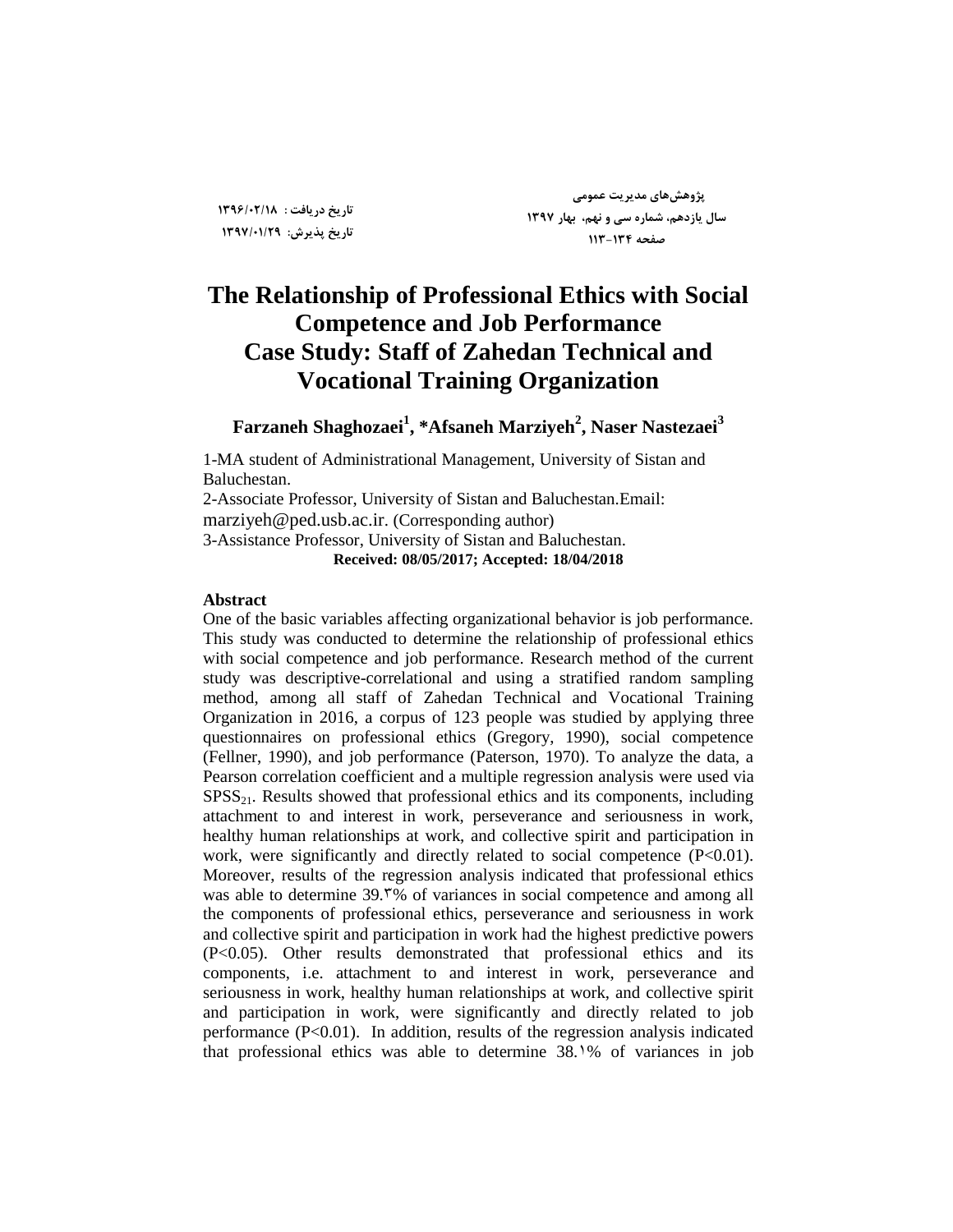performance and among all the components of professional ethics, perseverance and seriousness in work and attachment to and interest in work had the highest predictive powers  $(P<0.05)$ . Given these results, it can be concluded that the more the levels of staff's professional ethics, the more their social competence and job performance.

### **Introduction**

Organizations are social institutions which, like other types of institutions, include people whose main job is to handle the responsibility of administering these institutions. Job performance is one of the components affecting an organization which has played an important role in studies conducted on various organizations and has been the main focus of such studies (Andam, Montazeri, & Abavisani, 2015). Job performance, as an expected overall value of an organization, is regarded as an indicator for determining levels of efficiency and productivity in the organization. There are different viewpoints on job performance. Job performance refers to a degree to which staff carry out jobs assigned to them in a given working condition and, as general values expected by an organization, it is defined based on distinct pieces of behaviors which are done by a person over a given period of time (Motowidlo, 2003, as cited in Hassani, 2015).

Studies have indicated that people's job performance is influenced by motivations, abilities, characteristics, clarity of roles, and having an opportunity of doing activities and the ability of human resources itself is dependent on occupational knowledge and skills needed to perform occupational tasks and activities (Robbins, 1997).

Another component that can affect individual and organizational effectiveness is social competence. Social competence is a complex variable linked to an individual's ability to manage emotions and is a combination of motivational drives, cognitive abilities, social competence, and behavioral skills (Cunningham, 2009, as cited in Shariatmadar & Pourgravand, 2014).

Green and Rechis (2006) argued that to strengthen social competence, levels of cooperation, responsiveness and effectiveness, acceptance of social responsibilities, behaving in a friendly way, and other positive interaction practices should be improved among students. Cheung and Lee (2010) laid an emphasis on school teaching practices, interpersonal interactions, and interactions with a teacher as sources supporting or complementing parental behaviors; since they create opportunities for learning and practicing social competence.

Among the most important issues that have caused many problems for organizations around the world, problems caused by corruption and misconduct can be mentioned (Arshadi & Piriaei, 2014). While in the Western world and in the field of organization and management, there is a branch known as professional ethics, in our organizational and managerial society, little attention has been paid to professional ethics (Jafariani & Yazarlou, 2015). Several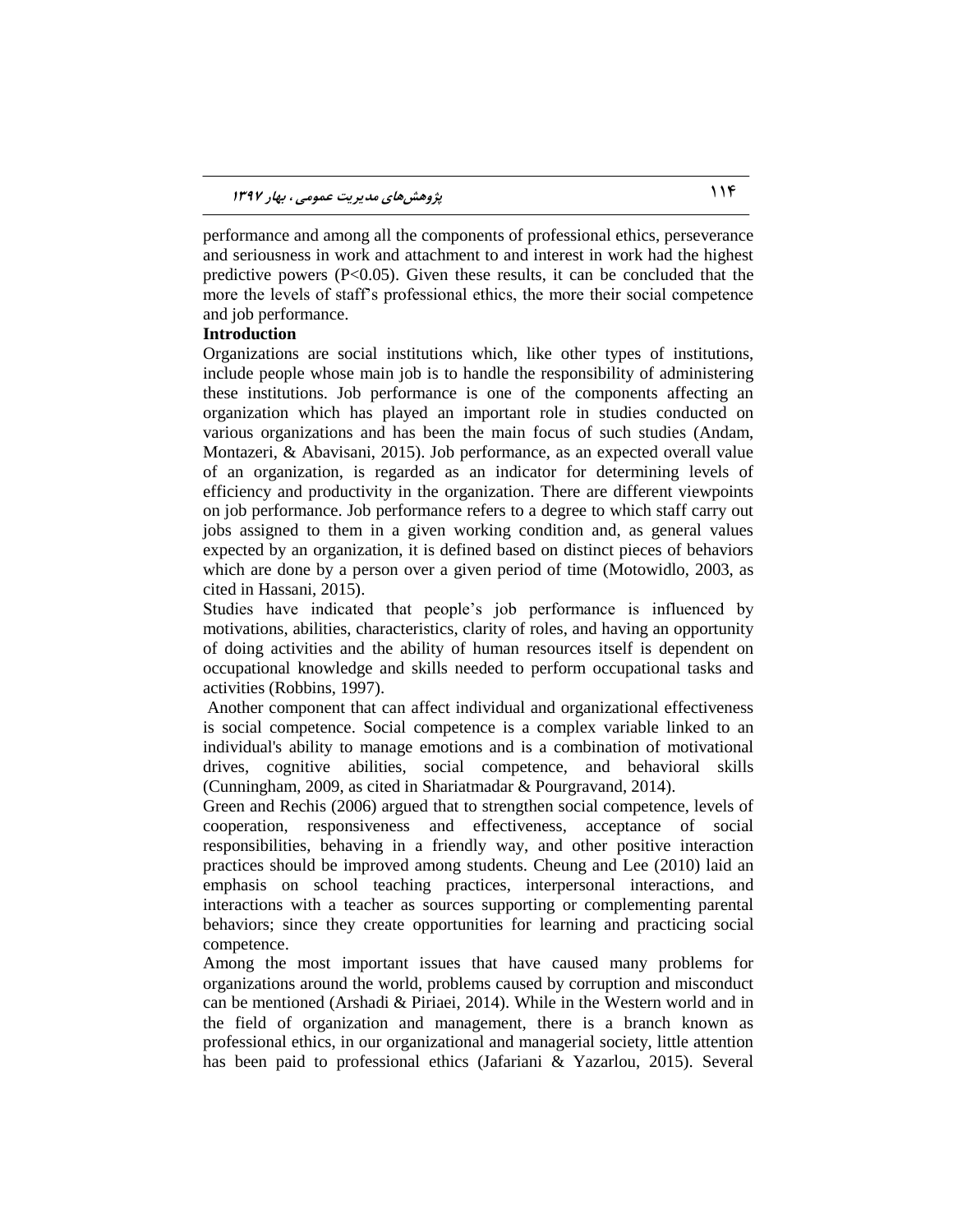definitions have been proposed for professional ethics. As an example, professional ethics refers to ethical issues and questions, considers ethical principles and values in a professional system, and administers professional ethics in a professional environment (Maarefi, Ashk Torab, Abaszadeh, Alavi Majd, & Eslami Akbar, 2014).

Professional ethics is one of the new branches of ethics that seeks to answer various ethical issues and attempts to consider certain principles for them (Mortazavi, Irannejad Parizi, & Jafari, 2014). Failure to adhere to some ethical standards has raised many concerns in governmental and non-governmental sectors (Ahmadi, Safari Kahreh, Mirmahdi, & Esmaili Kakhaki, 2013). In our society, despite many positive elements in our national and religious culture according to which a great value is given to work, a number of values dominate the general structure of the society that undermines work ethics as well as work conscience (Ghajari & Heidari, 2015).

One of the most important educational organizations which can play a key role in training human resources needed by communities and have been considered by different countries all over the world due to the ever-increasing changes taken place in the field of knowledge and technology is the technical and vocational training organization. According to the mentioned issues and due to the fact that, as far as the authors checked, no similar studies have been conducted to examine the issue, the main objective of carrying out this study was to determine the relationship of professional ethics with social competence and job performance among staff of Zahedan Technical and Vocational Training Organization.

#### **Case Study**

The current study had a statistical population including all staff of Zahedan Technical and Vocational Training Organization in 2016 who were 181 people. Based on the Cochran's sampling formula, 123 people, 54 women (43.9%) and 69 men (56.1%), were selected based on their gender using the stratified random sampling method.

#### **Materials and Methods**

The research method of the present study was descriptive-correlational. Measurement tools used in the current study were questionnaires. To measure professional ethics, social competence, and job performance among the staff, questionnaires on professional ethics (Gregory, 1990), social competence (Fellner, 1990), and job performance (Paterson, 1970) were respectively used. The validity and reliability of all these three questionnaires were also examined.

#### **Results and Discussion**

The first finding obtained from this study showed that the statuses of professional ethics, social competence, and job performance among the staff were higher than the average. This finding is consistent with results of a number of previously carried out studies (Shahinmehr & Hasani, 2015; Soleimani, Abbaszadeh, & Azizi, 2012).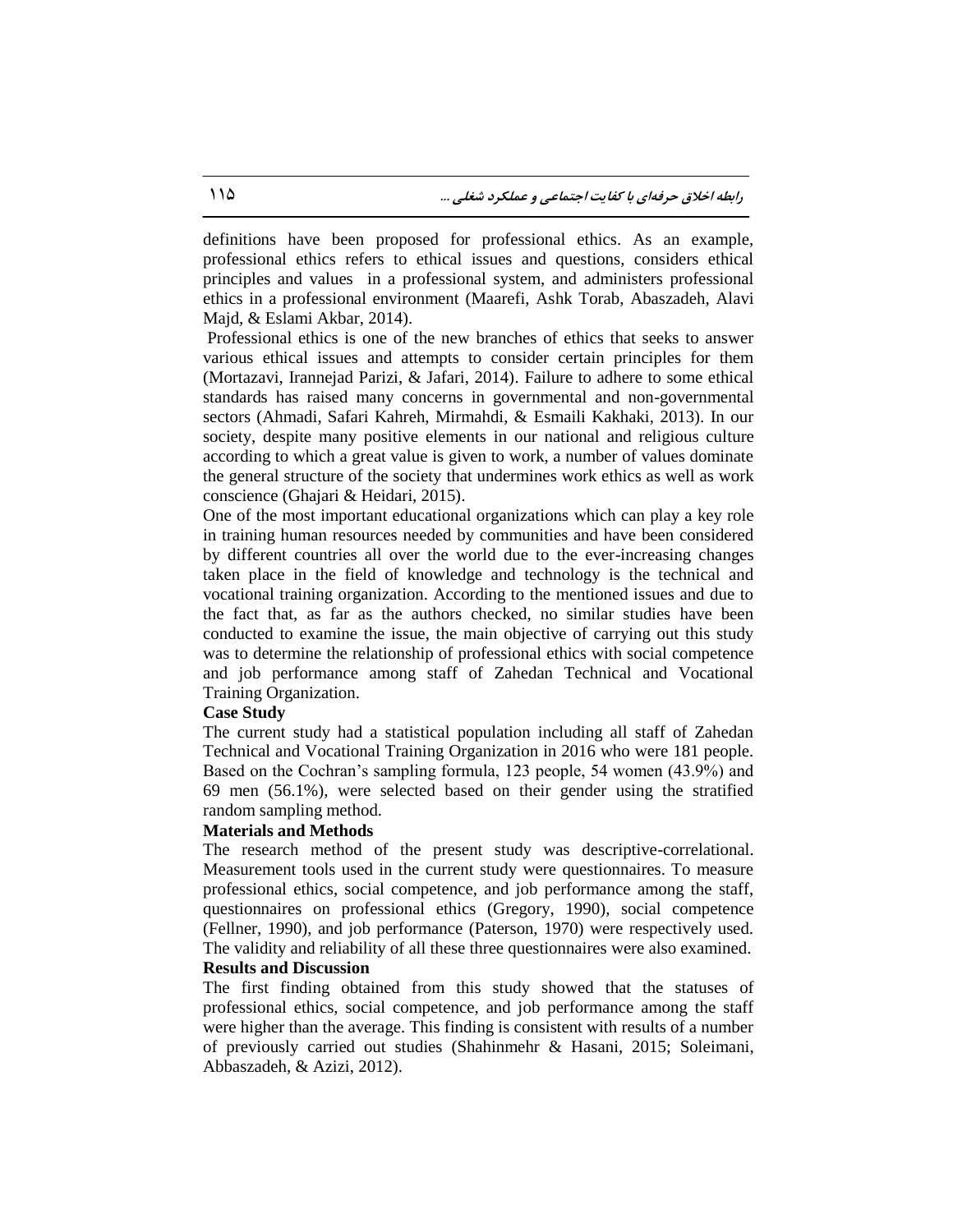The second finding of this study indicated that professional ethics and its components (attachment to and interest in work, perseverance and seriousness in work, healthy human relationships at work, and collective spirit and participation in work) were significantly and directly related to the staff's social competence. The results of the regression analysis demonstrated that professional ethics could determine 39.3% of the variances in social competence.

The results obtained from examining the relationship of professional ethics and its components with job performance among the staff of Zahedan Technical and Vocational Training Organization demonstrated that professional ethics and its components were significantly and directly related to job performance. Based on the regression model, professional ethics could determine 38.1% of the variances in job performance.

#### **Conclusion**

In the present era, when analyzing behaviors of various organizations, addressing ethics and paying attention to ethical values are among the requirements. Ethical behaviors constitute the external symbols of organizations which themselves are the sum of a variety of ethical values in which organizations emerged and evolved. In the current situation, failure to adhere to some ethical standards has raised many concerns in governmental and nongovernmental sectors.

Therefore, considering the findings of this study regarding the positive and significant relationships of the components of professional ethics with social competence and job performance, managers of different organizations are highly recommended to hold various workshops to train the components of professional ethics, including perseverance and seriousness in work and attachment to and interest in work, and methods of observing the principles of human relations in work to their staff to provide the grounds for promoting their social competence and improve their job performance.

**Key Words:** Professional Ethics, Social Competence, Job Performance, Technical and Vocational Training Organization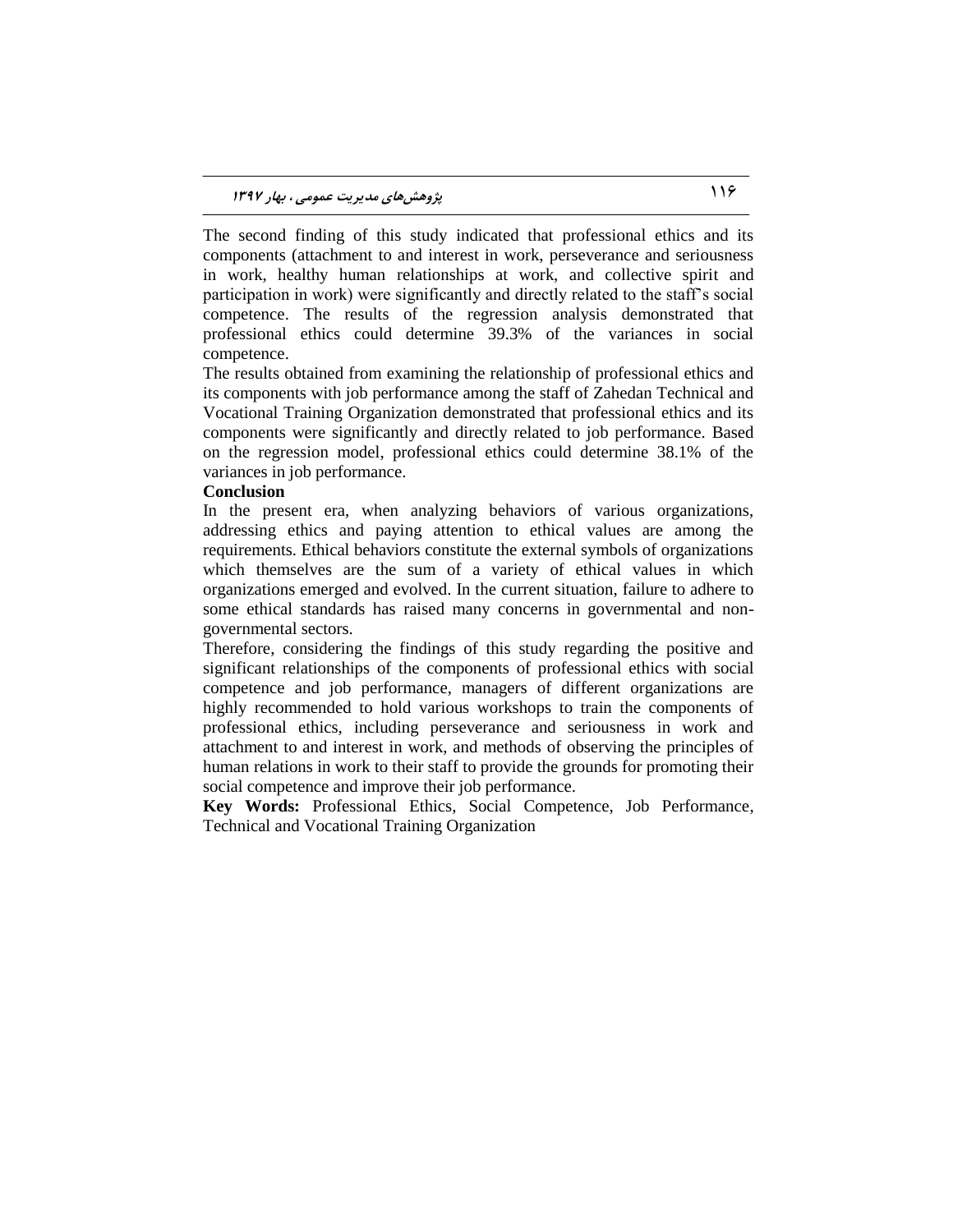# **رابطه اخالق حرفهای با کفایت اجتماعی و عملکرد شغلی مطالعهی کارکنان سازمان فنی و حرفهای شهرستان زاهدان**

**فرزانه شاقوزایی - دکتر افسانه مرزیه - دکتر ناصر ناستیزایی**

#### **چکیده**

 **یکی اس هتغيزّای اساسی در رفتار ساسهاًی ،عولکزد ضغلی است. پژٍّص حاضز با ّدف تعييي رابطِ اخالق حزفِای با کفایت اجتواعی ٍ عولکزد ضغلی اًجام گزفت. رٍش پژٍّص تَصيفیّ-وبستگی است کِ بِ ضيَُ ًوًَِگيزی تصادفی طبمِای تعداد 123 ًفز اس کارکٌاى ساسهاى فٌی ٍ حزفِای ضْز ساّداى در سال 1395 اس طزیك سِ پزسطٌاهِ اخالق حزفِای گزیگَری ، کفایت اجتواعی فلٌز ٍ عولکزد ضغلی پاتزسَى هَرد هطالعِ**  قرار گرفتند. برای تجزیه و تحلیل دادهها از ضریب همبستگی پیرسون و رگرسیون چندگانه با کمک نرمافزار **ّا ًطاى داد کِ اخالق حزفِای ٍ هَلفِّای آى، ضاهل دلبستگی ٍ عاللِ بِ کار، 21SPSS استفادُ ضد. یافتِ پطتکار ٍ جدیت در کار، رٍابط سالن ٍ اًساًی ٍ رٍح جوعی ٍ هطارکت در کار، با کفایت اجتواعی رابطِ هثبت ٍ هعٌادار دارًد )0/01> p). ّنچٌيي ًتایج رگزسيَى ًطاى داد کِ اخالق حزفِای 39/6 درصد اس ٍاریاًس کفایت**  اجتماعی را تببین میکنند که از بین مولفههای اخلاق حرفهای، مولفهی پشتکار و جدیت در کار و روح جمعی و هشارکت در کار،از توان پیشبینی کنندگی بیشتری برخوردار بودهاند (۵۰/۰۵). دیگر یافتهها نشان داد که **اخالق حزفِای ٍ هَلفِّای آى: دلبستگی ٍ عاللِ بِ کار، پطتکار ٍ جدیت در کار، رٍابط سالن ٍ اًساًی ٍ رٍح** جمعی و مشارکت در کار با عملکرد شغلی رابطه مثبت و معنادار دارند (n <-/+). همچنين نتایج رگرسيون **ًطاى داد کِ اخالق حزفِای 38/3 درصد اس ٍاریاًس عولکزد ضغلی را تببيي هیکٌٌد کِ اس بيي هَلفِّای اخالق**  حرفهای ،پشتکار و جدیت در کار و علاقه و دلبستگی به کار از توان پیش،بینی کنندگی بیشتری برخوردار **بَدُاًد )0/05>p). با تَجِ بِ یافتِّا هیتَاى ًتيجِگيزی کزد کِ کارکٌاًی کِ اخالق حزفِای باالتزی دارًد بِ**  همان نسبت نيز از احساس کفايت اجتماعی و عملکرد شغلی بالاتری نيز برخوردارند.

**واژههای کلیدی :**اخلاق حرفهای، کفایت اجتماعی، عملکرد شغلی، سازمان فنی و حرفهای

 $\overline{a}$ 

<sup>\*</sup> دانشجوی کارشناسی ارشد مدیریت آموزشی، دانشگاه سیستان و بلوچستان

marziyeh@ped.usb.ac.ir. نویسنده مسئول- دانشیار دانشگاه سیستان و بلوچستان \*\*\* استادیار دانشگاه سیستان و بلوچستان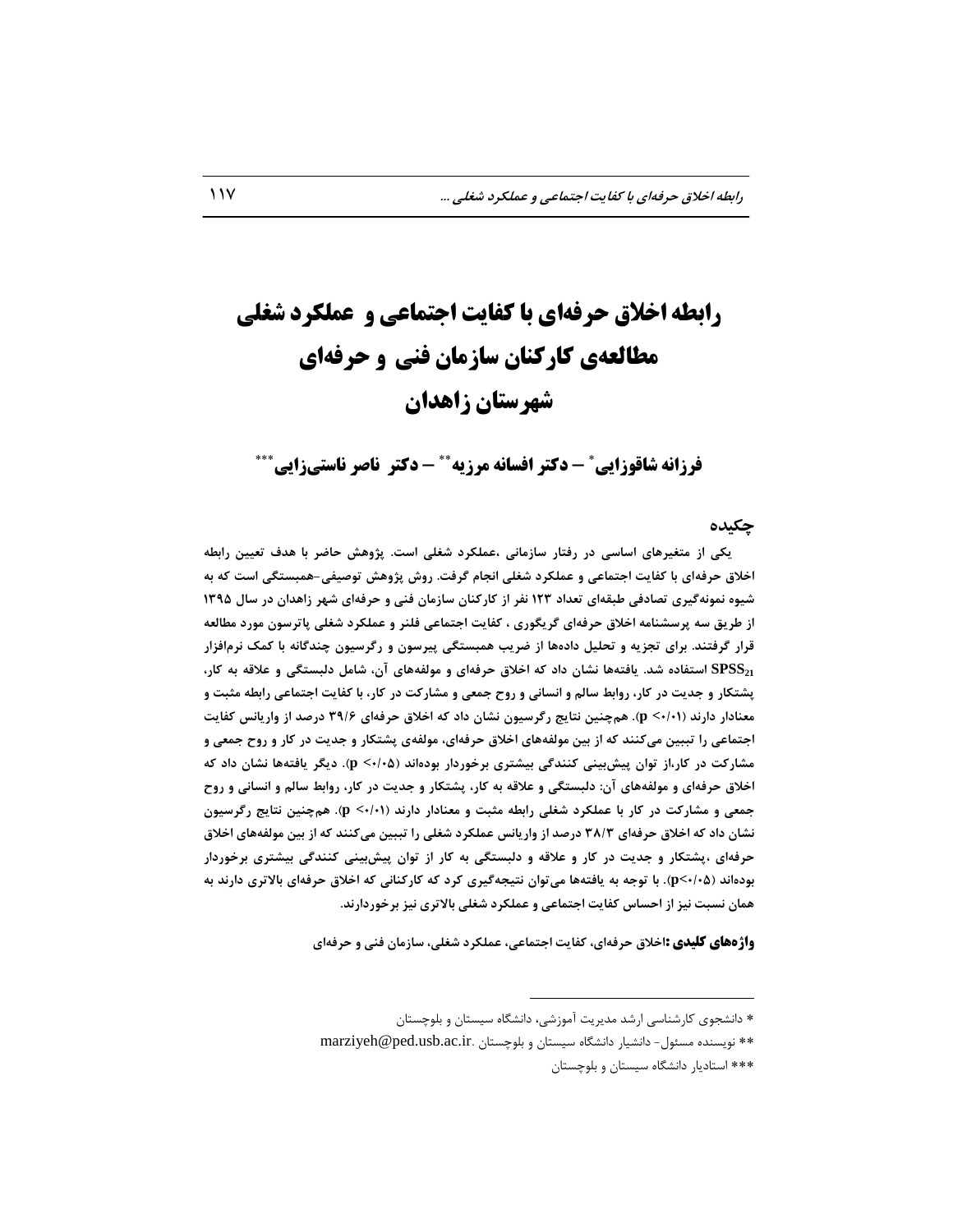#### **همدهِ**

سازمانها، نهادهای اجتماعی هستند که مانند سایر نهادها از افراد تشکیل شدهاند که نقش اصلی بر عهده انسان، به عنوان گرداننده این نهادها است. به عبارت دیگر سازمان منهای انسان به هیچ وجه توان غلبه و مقابله بر مشكلات و از طرف دیگر تحقق اهداف ؾبظهبى ضا ًرَاّس زاقت )*,2010Faramarzi&Ghafourian*).

نیروی انسانی بعنوان مهمترین عامل در بهرهوری سازمان میتواند با به کارگیری استعدادها و تواناییهای خویش، سازمان را در رسیدن به اهداف و برنامههایش یاری رساند. این منبع مهم سازمانی، میتواند با وجود مشکلات و کاستیهای موجود در سازمان، تواناییها و استعدادهای خود را بصورت داوطلبانه در اختیار سازمان قرار دهد و نسبت به سازمان وفادار باشد و با انجام کار واقعی و دلسوزانه از ایجاد سستی در سازمان جلوگیری كند *(Alirezaei, Mosah & Akrami,2013).* با توجه به تغییر و تحول عصر حاضر و ورود سازمانها به اقتصاد دانش،حور، نیروی انسانی جایگاه رفیعتری نسبت به سایر منابع پیدا کرده است. در واقع سرمایه انسانی حیاتی ترین عنصر راهبردی و اساسی ترین راه برای افزایش اثربخشی و كارایی سازمان است و پیشرفت و ترقی جامعه را نیز به دنبال خواهد *.*)*Ronaghi& Feizi,2013*( زاقت

# هبانی نظری و پیشینه پژوهش

عملکرد شغلی ٰ یکی از مؤلفه های اثرگذار در سازمان است که بخش مهمی از مطالعات سازمان و كانون مطالعات بوده است *(Andam, Montazeri & Abavisani, 2015).* عملکرد شغلی به عنوان ارزش کلی مورد انتظار هر سازمان، شاخصی برای تعیین سطح بازدهی و بهرهوری آن به شمار می رود. در مورد عملکرد شغلی دیدگاههای مختلفی ارائه شده است. عملکرد شغلی به معنای درجهای است که کارکنان، مشاغلی را که در یک شرایط کاری مشخص به آنان واگذار شده، انجام میدهند و به عنوان ارزشهای کلی مورد انتظار سازمان از تكههای مجزای رفتاری تعریف شده است كه یک فرد در طول یک دوره هؼیي اظ ظهبى اًدبم هیزّس )*2003 ,Motowidlo*، ثِ ًمل اظ *2015 ,Hassani*).

بنابراین می توان پذیرفت عملکرد شغلی در واقع میزان بازدهای است که به موجب اشتغال فرد در سازمان اعم از خدماتی و تولیدی حاصل می شود و تحت تأثیر دو عامل؛

 $\overline{a}$ 

1- gob performance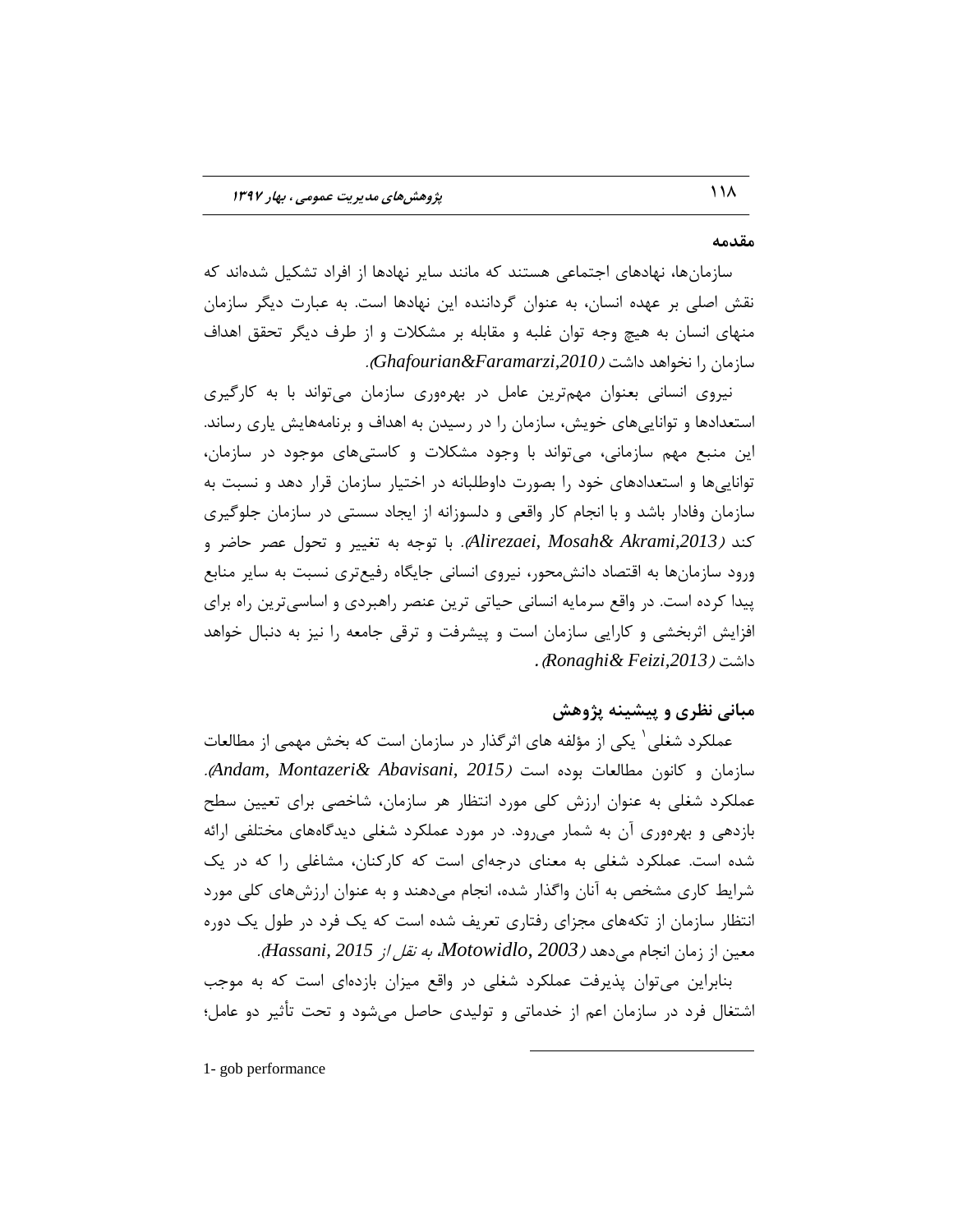یعنی توانایی کارکنان برای انجام وظایف شغلی و نیز وجود انگیزه در آنان میباشد؛ زیرا افراد اگر توانایی و انگیزههای لازم را داشته باشند کارهای خود را خوب انجام .*(Andre, Drenkard& Ela,2013)*سٌّهیز

عملکرد را میتوان به دو صورت عملکرد وظیفهای و عملکرد زمینهای تقسیم کرده و بین این دو، تمایز قائل شد. آن بخش از عملکرد که معمولا در شرح شغل رسمی وجود دارد، عملکرد وظیفِهای نام دارد. عملکرد زمینهای، به صورت رفتاری که به اثر بخشی سازمان از طریق اثر بر زمینههای روانشناختی، اجتماعی و سازمانی کار، کمک میکنند، تؼطیف هیقَز )*1993 ,Motowidlo & Borman* ثِ ًمل اظ *& Arizi ,Barati Nouri,2009,2010). ب*هبود و ارتقای عملکرد و افزایش بهرهوری، به منظور نیل به حداکثر بازدهی از منابع انسانی و مادی به کار گرفته شده از جمله تمهیدات و وظایف مهم مدیران است.

از مهم ترین عوامل مؤثر بر عملکرد می توان به رفتار فردی، انگیزه، تقویت مثبت، طراحی دوباره و پربار سازی شغلی، هدف گذاری، روحیه، قدرت و رهبری در سازمان، گروهها، رابطههای میان گروهی، ساختار سازمان، ارتباطهای سازمانی و تصمیم گیری، ارتباط های هیان فردی و ارزیابی، یادگیری و آموزش، تغییر و بهبود سازمانی اشاره کرد *( Fattah Shakeri Arghaneh & Matlabi,2011.پ*ژوهشها نشان میٍدهد كه عملكرد شغلی افراد تحت تأثیر انگیزش، تواناییها، خصوصیات، وضوح نقشها و فرصت فعالیت میباشد و توانایی منابع انسانی نیز خود تابع دانش شغلی و مهارت در انجام وظایف وفعالیت های قغلی اؾت )*1997 ,Robbins*).

یکی دیگر از مؤلفه هایی که میتواند بر اثربخشی ِ فردی و سازمانی تأثیرگذار باشد کفایت اجتماعی است.کفایت اجتماعی متغیری پیچیده است که با توانایی فرد در مدیریت هیجانات ارتباط دارد و از سائقهای انگیزشی، تواناییهای شناختی، کفایت اجتماعی و هْبضتّبی ضفتبضی تطویت قسُ اؾت )*2009 ,Cunningham*ثِ ًمل اظ *Shariatmadar e Pourgravand, 2014).* كفایت اجتماعی به معنای توانایی عملكرد انسان در اجرای استقلال شخصی و مسئولیتپذیری اجتماعی یا به عبارت بهتر توانایی مراقبت از خود و یبضی ضؾبًسى ثِ هطالجت اظ زیگطاى اؾت )*2012 ,Nieminen & Eriksson , Rantanen*). جدیدترین تعریف کفایت اجتماعی از واژهنامه انجمن روانشناسی آمریکاست که کفایتاجتماعی را مجموعهای از تواناییهای آموخته شده که فرد را قادر می سازد تا با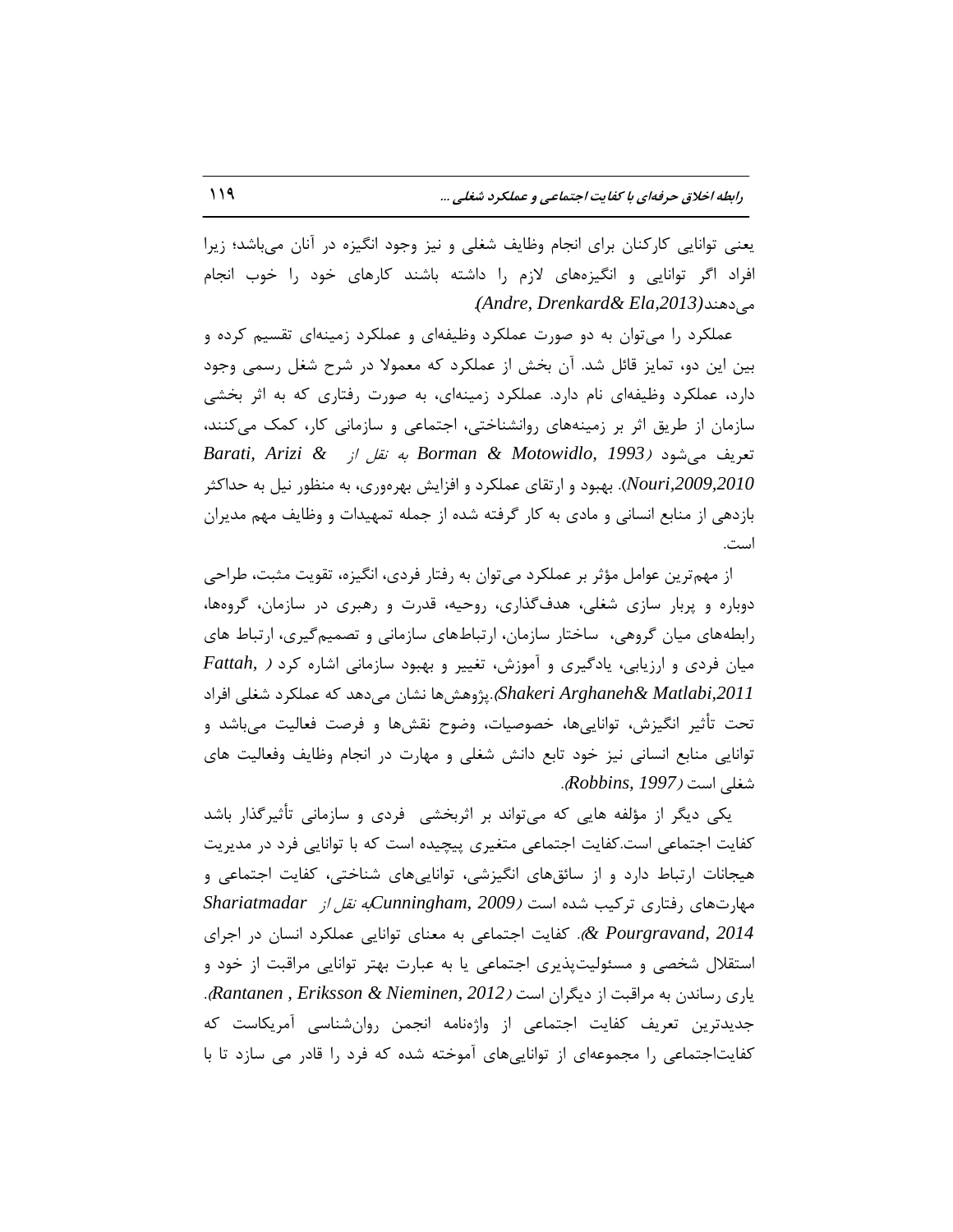قابلیت و شکل مناسبی در یک زمینه اجتماعی تعامل کند، تعریف کرده است و معمولترین كفایت اجتماعی را ابراز وجود، كنار آمدن، مهارتهای ارتباطی، دوستیابی، حل مسئله، روابط میان فردی و توانایی تنظیم کردن شناختها، احساسات و رفتارهای فرد معرفی کرده .)*Karami, Maleki& Babamoradi, 2014*( اؾت

کفایت اجتماعی در بر گیرنده عواملی چون خودآگاهی، آگاهی اجتماعی، مدیریت خود، ههارتهای ارتباطی و مسئولیت تصمیمگیری است *(Salibi & Modarresi, 2016).* هسته مرکزی کفایت اجتماعی، مهارتهای ارتباطی است؛ زیرا از طریق مهارتهای ارتباطی هؤلفِّبی زیگط وؿت هیقَز )*,2011Bagheri& Asadi Bani*)ّ.ن چٌیي وفبیت اجتماعی پایه و اساسی برای گسترش طیفی از پیامدهای مطلوب از قبیل اعتماد به نفس، رفاه اجتماعی، کیفیت دوستی، مسئولیتپذیری جنسی، پذیرش توسط همسالان و شایستگی های کاری است *(Cheung & Lee,2010). کفایت اجتماعی* به فرد اجاره می دهد که با دیگران تعامل کند و عملکرد مؤثری در شرایط گوناگون فردی و اجتماعی داشته باشد .)*Babosik, 2008*(

نقص در کفایت اجتماعی نقش عمدهای در سبب شناسی مسائل نوجوانان داشته و سبب میشود تا حد زیادی نسبت به فشارهای بیرونی و درونی آسیبپذیرتر شوند و هشكلات روانی، اجتماعی و رفتاری برای آنها پدید آورد *(Botvin & Griffin, 2002)*.از طرفی دیگر، کمبود کفایت اجتماعی به صورت مشکلات رفتاری در افراد بروز می کند *(2010 Kim, Guo, Koh & Cain, 2010).* بنابراین توسعه کفایت اجتماعی باید به عنوان یکی از بهترين پیش بینی کنندههای موفقیت تحصیلی و اجتماعی و انجام رفتار در حال حاضر و آیٌسُ زض ًظطگطفتِقَز )*2012 ,al et Rantanen*).

گرین و رچیس<sup>'</sup> (۲۰۰۶) معتقدند برای تقویت کفایت اجتماعی باید همکاری**،** پاسخدهی و تأثیرپذیری، پذیرش مسئولیت اجتماعی، رفتار کردن به شیوهای دوستانه و دیگر شیوههای تعامل مثبت در دانشآموزان را تقویت کرد. چیونگ و لی<sup>۲</sup> (۲۰۱۰) به عنوان یک منبع حمایتی یا مکمل رفتار والدین، شیوه های آموزش در مدرسه، تعاملات بین فردی و تعامل با معلم را با اهمیت می دانند زیرا فرصتهایی را برای یادگیری و تمرین کفایتاجتماعی ایجاد می کنند.

 $\overline{a}$ 

1-Green & Rechis 2-Cheung& Lee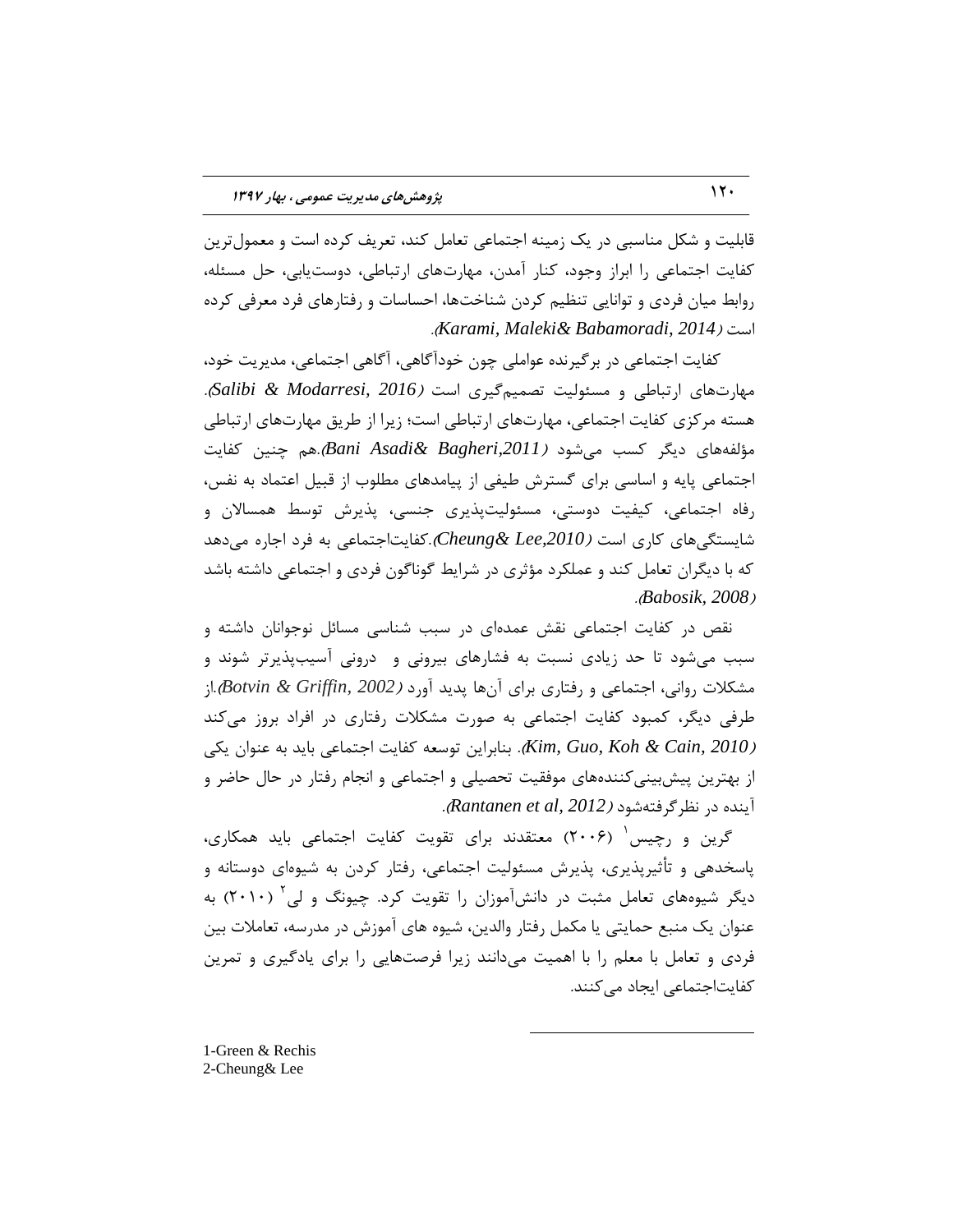از مهمترین موضوعهایی که زمینه ساز بروز مشکلات متعدد برای سازمانها در سطح جهان شده است، مشكلات ناشی از فساد و كارهای خلاف اخلاق در جوامع گوناگون است*(Arshadi& Piriaei, 2014).* در حالی که در جهان غرب و در حوزه تخصصی سازمان و مدیریت، شاخهای با عنوان اخلاقحرِفهای وجود دارد در جامعه سازمانی و هدیریتی ما کمتر به اخلاقحرفهای توجه میشود *(Jafariani& Yazarlou,2015).*از اخلاق حرفهای تعاریف متعددی وجود دارد. به عنوان نمونه، اخلاق حرفهای به مسائل و پرسشهای اخلاقی و اصول و ارزشهای اخلاقی یک نظام حرفهای میپردازد و ناظر بر اذالق زض هحیظ حطفِای اؾت ) *,Majd Alavi ,Abaszadeh ,Torab Ashk ,Maarefi ,2014Akbar Eslami*)*&* . اذالقحطفِای هدوَػِای اظ انَل ٍ اؾتبًساضزّبی ضفتبض ثكطی اؾت وِ ضفتبض افطاز ٍ گطٍُّب ضا تؼییي هیوٌس) *,Irandoost& Eskandari 2016*(.زضحمیمت، اذالقحطفِای، یه فطایٌس تفىط ػمالًی اؾت)*2012 ,Salehnia*)،وِ هدف آن محقق کردن این امر است که در سازمان چه ارزشهایی را چه موقع باید حفظ و اقبػِ ًوَز )*,2012Ahad Qaramlaki*).

اخلاقِ حرفهِ ای یکی از شعبههای جِدید اخلاق است که می کوشد به مسائل اخلاقی حرفههای گوناگون پاسخ داده و برای آن اصولی خاص متصور است *(Mortazavi,Irannejad Parizi& Jafari,2014).* مقصوِد از اخلاق حرفه ای مجموعه قواعدی است که باید افراد داوطلبانه و بر اساس ندای وجدان و فطرت خویش در انجام کارحرفهای رعایت کنند؛ بدون آن که الزام خارجی داشته باشند یا در صورت تخلف، به هدبظاتّبی لبًًَی زچبض قًَس )*2015 ,Ghasemzadeh& Hasani ,Momenpour*). مولفههای اخلاق حرفهای را دلبستگی و علاقه به کار <sup>۱</sup>، پشتکار و جدیت در کار <sup>۲</sup>، روابط سالم و انسانی در محل کار<sup>"</sup>، روحجمعی و مشارکت در کار<sup>۴</sup> بیان میکنند )*,2013Zanjani& FeghhiFarahmand*). اظ ػَاهل تأثیطگصاض ثط اذالقحطفِای هیتَاى به مسئولیت اجتماعی، معنویت، خودشیفتگی، تعارض نقش، فرهنگ سازمانی و ذینفعان )*,2015Hasani& Shahinmehr*)؛ ٍ اظ پیبهسّبی آى هیتَاى ثِ حبوویت اضظـّبی اخلاقی در سازمان، تعهد سازمانی، تعارض نقش کمتر، رضایت شغلی و عملکرد شغلی

 $\overline{a}$ 

1-Dependable 2-Ambitious 3-Considerate 4-Cooperative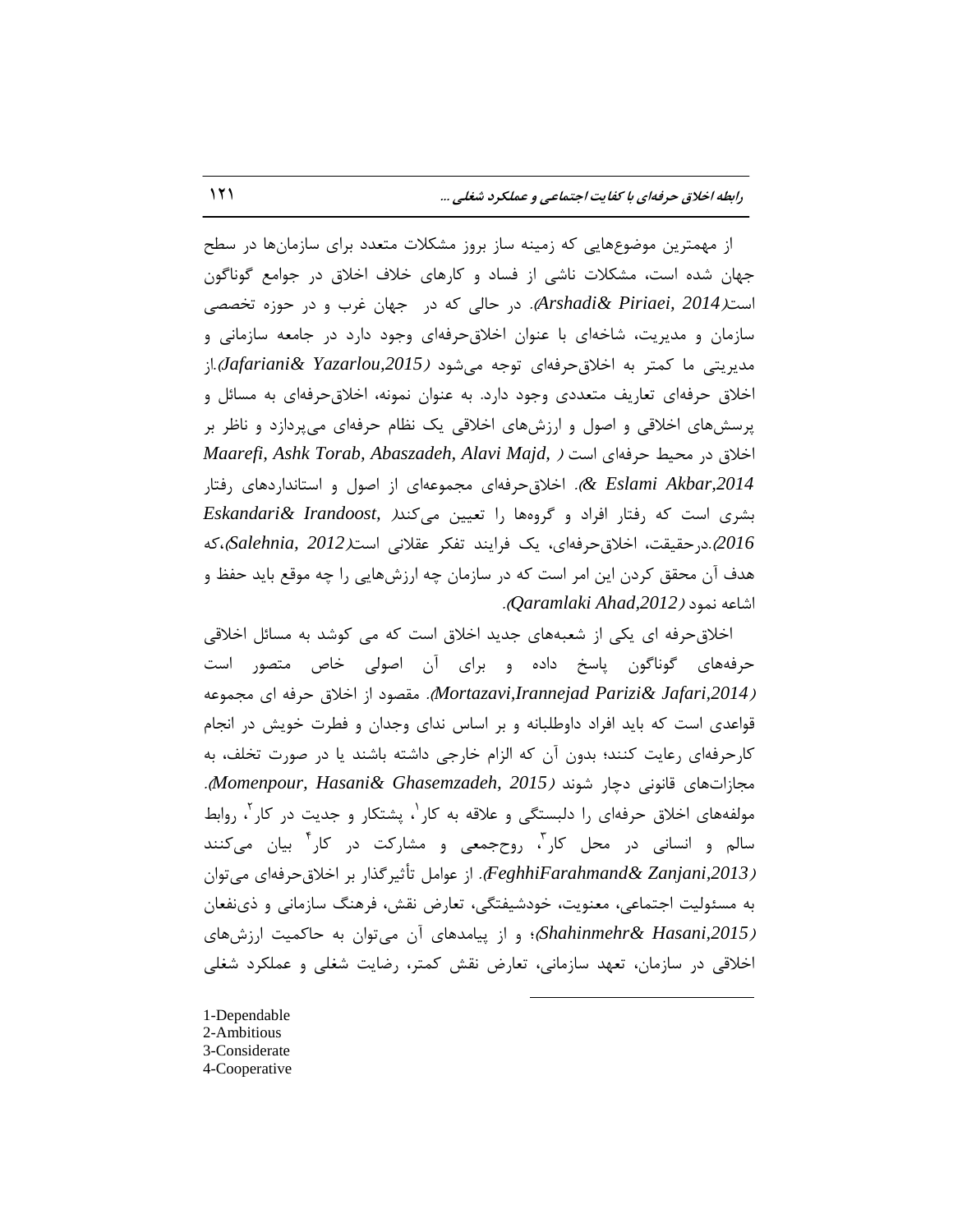ثبالتط)2007 ,Gibson (ٍتطن ذسهت ووتط اقبضُ وطز) *,Nekoeizadeh&Hamidizadeh* .)*2009*

رعایت نشدن برخی معیارهای اخلاقی، نگرانیهای زیادی را در بخشهای دولتی و غیر زٍلتی ثَخَز آٍضزُ اؾت) *Esmaili & ,Mirmahdi ,Kahreh Safari ,Ahmadi Kakhaki, 2013).* در جامعه ما ، با وجود عناصر مثبت بسیار در فرهنگ ملی و دینی که در آن به کار ارزش بسیار داده می شود، در ساختار کلی جامعه ارزشهایی غلبه دارند که اذالق وبض ٍ زض پی آى ٍخساى وبضی ضا تضؼیف هیوٌس)*2015 ,Heidari& Ghajari*). وضعیت اخلاق گرایی در ایران در بخش خدمات عمومی مطلوب نمی باشد و برای رسیدن به یک وضعیت اخلاقی مطلوب در داخل سازمانهای بخش عمومی به علت تأثیرپذیری رفتار افراد سازمانها از عوامل گوناگون، اتكاء صرف به ساز و كارهاى مدیریت اخلاقی درون ؾبظهبًی وبفی ًیؿت ) *Rahmani& Noroozabad Rostami ,Salavati* .)*Noroozabad, 2013*

ساختارهای سیاسی، اقتصادی و مدیریتی، بیشترین نقش را در ساخت اخلاقی دارند. هر قدر رهبران با قاطعیت مادی و معنوی بیشتری از اخلاقیات حمایت كنند، كدهای اخلاقی و استانداردهای رفتار شغلی و حرفهای مدونتر باشد، سامانه های كنترل و افشاء بیشتر مستقر باشند، آموزشهای اخلاقی بیشتری داده شود، نظام حقوق، دستمزد و انگیزش کارآمدتر باشد، جامعه مدنی فعال تر و نظام اقتصادی، غیردولتی ترعمل کند؛ اخلاقیات در ثرف ذسهبت ػوَهی وكَض ثْتط ذَاّس قس ) *,Azizi & ,Abbaszadeh ,Soleimani* .)*2012*

یکی از مهمترین سازمانهای آموزشی که به اعتبار نقشی که در تربیت نیروی انسانی مورد نیاز جوامع دارد و نیز به دلیل تحولات و دگرگونی روزافزونی که در عرصه دانش و فناوری صورت میگیرد و مورد توجه كشورهای جهان قرارگرفته است، سازمان فنی و حرفهای است. ازآن جایی که یکی از ابزارهای توسعه در هر جامعه وابسته به سازمان آموزش فنی و حرفهای میباشد، و این مهم که، عملکرد شغلی و کفایت اجتماعی یکی از شاخصهای ارزیابی موفقیت سازمان است و نیز با توجه به اهمیت اخلاق حرفهای در سازمانها، تا به آن جا که هیچ تصمیم و فعالیتی را در سازمان ها نمی توان سراغ داشت که با مسایل اخلاقی همراه نباشد؛ و در اخذ هر تصمیم مدیریتی، انبوهی از مسایل اخلاقی را می توان رصد کرد.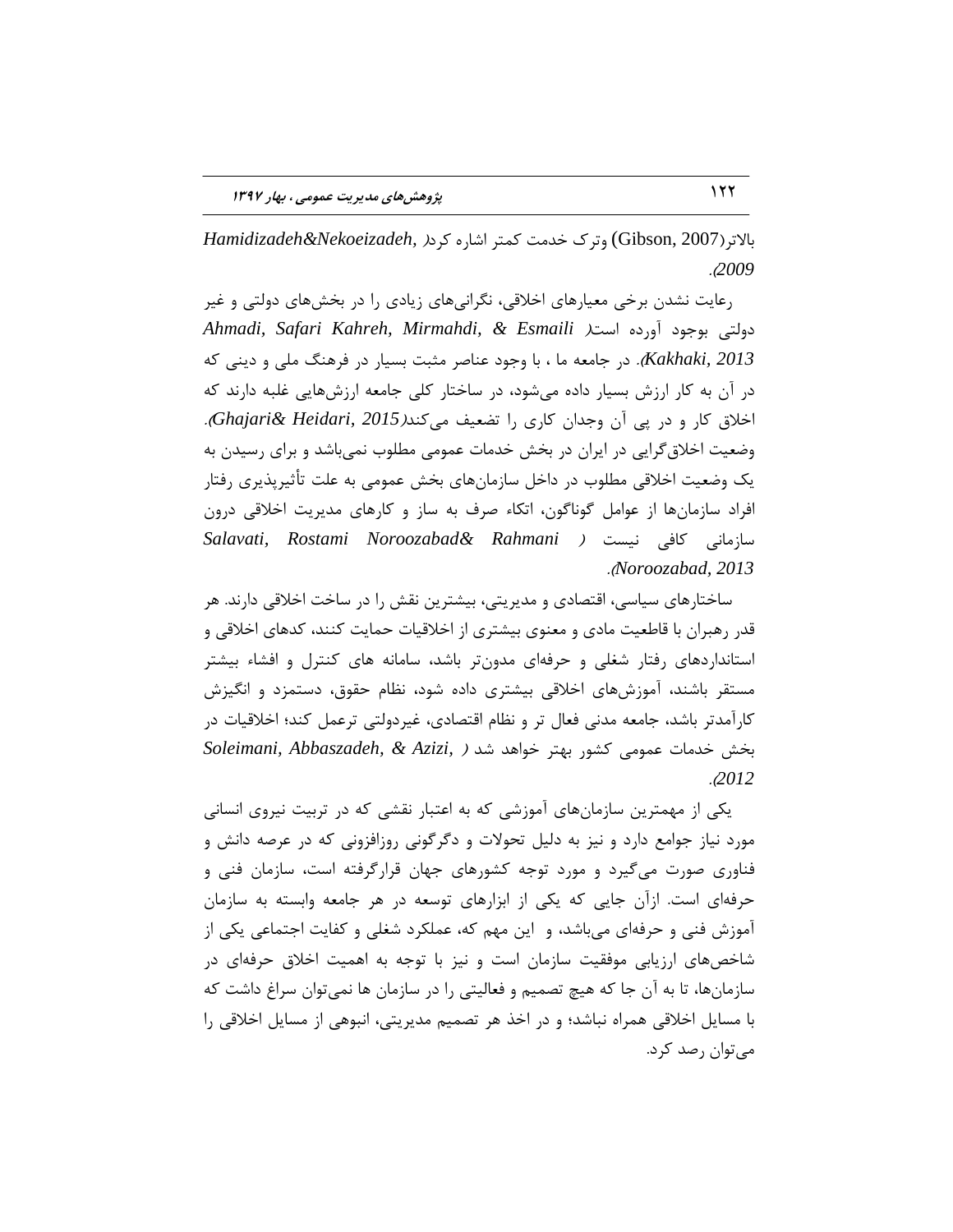با توجِه به مطالب ذکر شده، و نیز ۖ به دلیل این که با بررسی های صورت گرفته،تا کنون پژوهش مشابه با این تحقیق انجام نشده است،بنابراین هدف اصلی این پژوهش تعیین رابطه بین اخلاق حرفهای با کفایت اجتماعی و عملکرد شغلی کارکنان سازمان فنی و حرفهای شهر زاهدان می باشد؛ که در راستای تحقق این هدف، سوالات زیر مطرح گردید:

- ١) وضعیت اخلاق حرفهای، کفایت اجتماعی و عملکرد شغلی کارکنان سازمان فنی و حرفهای زاهدان چگونه است؟
- ۲) آیا بین اخلاق حرفهای و مولفههای آن (دلبستگی و علاقه به كار، پشتكار و جدیت در كار، روابط سالم و انسانی و روحجمعی و مشاركت در كار) با كفایت اجتماعی كاركنان فنی و حرفهای زاهدان رابطه وجود دارد؟
- ٣) آیا اخلاق حرفهای و مولفههای آن توان پیشبینی کفایت اجتماعی کارکنان فنی و حرفهای زاهدان را دارد؟
- ۴) آیا بین اخلاق حرفهای و مولفههای آن (دلبستگی و علاقه به كار، پشتكار و جدیت در كار، روابط سالم و انسانی و روحجمعی و مشاركت در كار) با عملكرد شغلی كاركنان فنی و حرفهای زاهدان رابطه وجود دارد؟
- ۵) آیا اخلاق حرفهای و مولفههای آن توان پیشبینی عملکرد شغلی کارکنان فنی و حرفهای زاهدان را دارد؟

**رٍش**

روش پژوهش حاضر توصیفی-همبستگی است. جامعه آماری آن کلیه کارکنان سازمان فنی و حرفهای شهر زاهدان در سال ۱۳۹۵ به حجم۱۸۱نفر بود؛ که بر اساس فرمول نمونهگیری کوکران، تعداد۱۲۳نفر به شیوه نمونهگیری طبقهای تصادفی بر حسب جنسیت ، ۵۴ نفر زن (۴۳/۹ ٪) و ۶۹ نفر مرد (۵۶/۱ ٪) انتخاب شدند.

$$
n = \frac{Nt^{\gamma} \cdot pq}{Nd^{\gamma} + t^{\gamma} \cdot pq} = \frac{181(\cdot.39)^{\gamma}.0.5.0.5}{181(\cdot.39)^{\gamma} + (\cdot.39)^{\gamma}.0.5.0.5} = \frac{173.8324}{1.4129} = 177
$$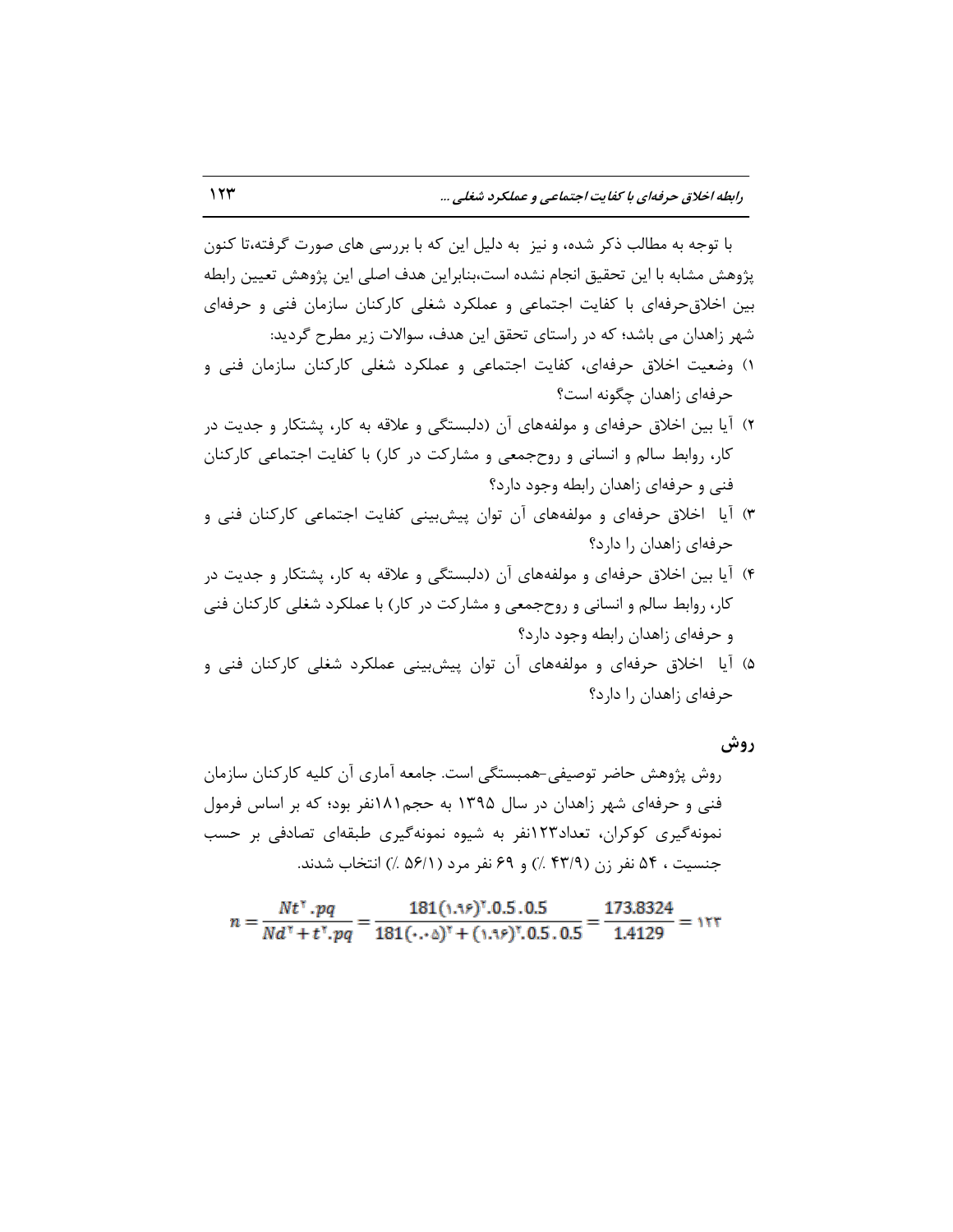## ابزار پژوهش

**پزسطٌاهِ اخالق حزفِای گزیگَری***(* **1990(**: ایي پطؾكٌبهِ زض لبلت 23 ؾَال ٍ 4 مولفهی: دلبستگی و علاقه به كار (۶ سوال)،پشت كار و جدیت در كار (۶ سوال)، روابط سالم و انسانی در محیط کار (۵ سوال)،روحجمعی و مشارکت در کار (۶ سوال) به بررسی وضعیت اخلاق کاری میپردازد. پرسشنامه بر اساس طیف ۵ گزینهای لیکرت از خیلی زیاد تا خیلی کم تنظیم شده است و نمرهگذاری آن از ۱=خیلی کم تا ۵=خیلی زیاد میباشد. حداقل و حداكثر نمره در این پرسشنامه به ترتیب ۲۳ و ۱۱۵ میباشد. هر چِه نمره به ۱۱۵ نزدیکتر باشد، نشانه وضعیت بهتر اخلاق حرفهای است.

**پرسشنامه کفایت اجتما***عی فلن***ر( ۱۹۹۰**): این پرسشنامه در قالب ۴۷ سوال به بررسی میزان کفایت اجتماعی افراد میپردازد. پرسشنامه بر اساس طیف ۵ گزینهای لیكرت از كاملا مخالفم تا كاملا موافقم تنظیم شده است. نمره گذاری آن از ١=كاملا مخالفم تا ۵= كاملا موافقم است. سوالات ۶،۳، ۸، ۹، ۱۱، ۱۲، ۱۵، ۱۶، ۲۱، ۲۵، ۲۶، ۲۲،۲۸ ، ۳۶، ۲۲، ۴۴،۴۳،۳۸ و ۴۵ به صورت معکوس نمرهگذاری میشوند. حداقل و حداکثر نمره در این آزمون به ترتیب ۴۷ تا ۲۳۵ خواهد بود. نمره بالاتر نشانه احساس کفایت اجتماعی بالاتر است.

**پرسشنامه عملکرد شغلبی** *پاترسون (۱۹۷۰)***: ا**ین پرسشنامه در قالب ۱۵ گویه به بررسی عملکرد شغلی میپردازد. پرسشنامه بر اساس مقیاس چهارگزینهای لیکرت (بندرت،گاهی،اغلب،همیشه) تنظیم شدهاست. شیوه نمره گذاری آن نیز از 1=بندرت تا ۴=همیشه میباشد. حداقل نمره در این آزمون ۱۵ و حداکثر آن ۶۰ خواهد بود. هر چِه نمره به ۶۰ نزدیکتر باشد نشانه عملکرد شغلی مطلوب تر می باشد. روایی محتوا پرسشنامهها مورد تایید تعدادی از متخصصان علوم تربیتی قرار گرفت. برای تعیین اعتبار پرسشنامهها از ضریب آلفای کرونباخ استفاده شد که مقدار ضرایب به دست آمده برای پرسشنامه اخلاق حرفهای ۰/۸۶،کفایت اجتماعی ۰/۷۹ و عملکرد شغلی ۰/۸۲ برآورد شد.

#### **یافتِّا**

برای بررسی وضعیت اخلاق حرفهای، عملکرد شغلی و کفایت اجتماعی کارکنان از آزمون **t** تک نمونهای استفاده شد که نتایج آن در جدول ۱ گزارش شده است.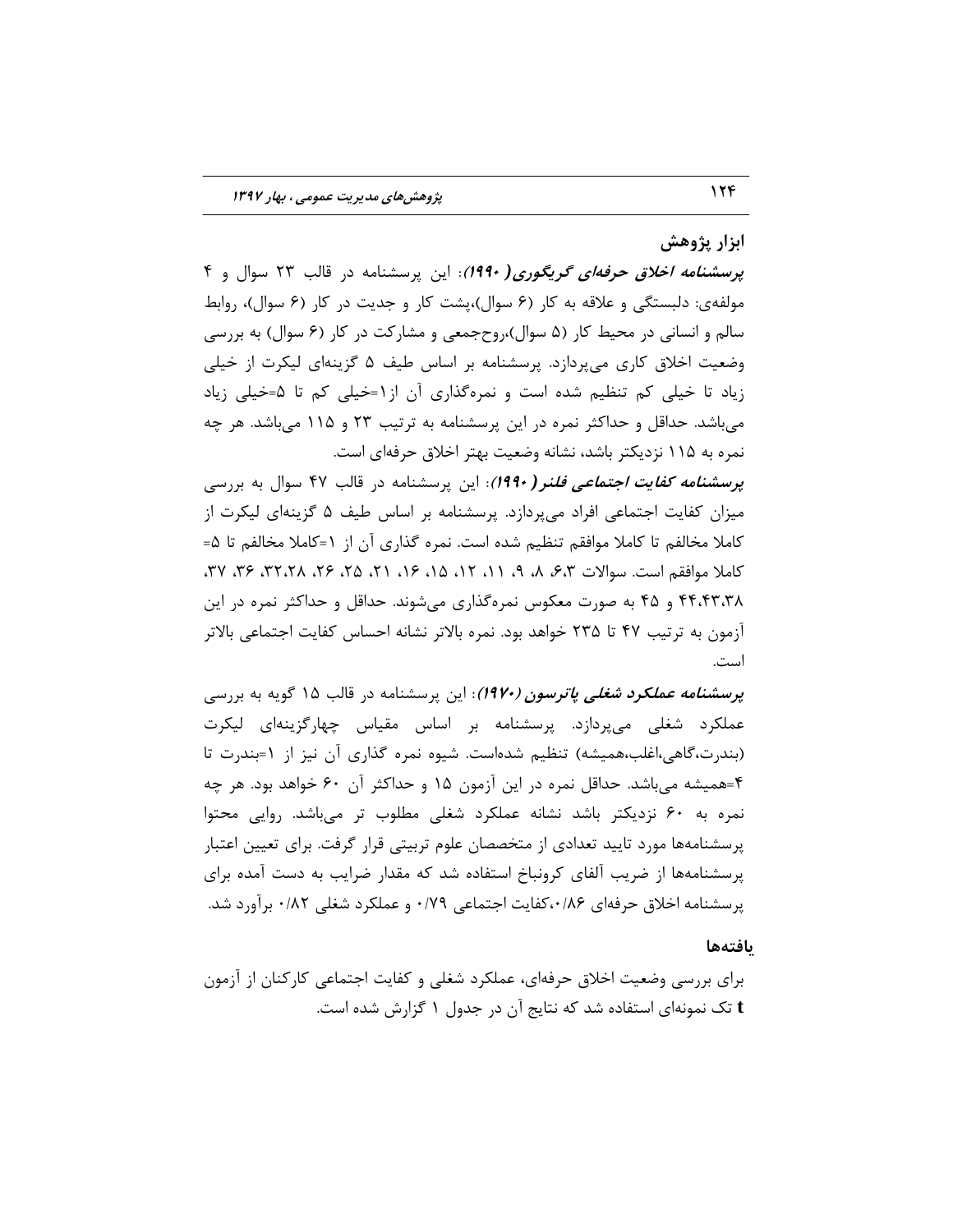**رابطِ اخالق حزفِای با کفایت اجتواعی ٍ عولکزد ضغلی ...** 125

| جدوں ۱: وصعیب نوصیفی متعیرهای تحقیق |                   |     |                           |                         |                             |       |                                   |
|-------------------------------------|-------------------|-----|---------------------------|-------------------------|-----------------------------|-------|-----------------------------------|
| P                                   | Т<br><b>Value</b> | df  | t                         | <b>SD</b>               | ميانگين                     | تعداد | متغير                             |
| $\cdot/\cdot\cdot\cdot$             | ١٨                | 157 | $Yf/\Delta Y$             | $\mathbf{r}/\mathbf{q}$ | $Y$ $5$ $/$ $Y$ $\setminus$ | 157   | دلېستگې و علاقه به کار            |
| $\cdot/\cdot\cdot\cdot$             | ١٨                | 157 | 97/T                      | $\tau/\tau\tau$         | YY/Y                        | 157   | یشتکار و جدیت در کار              |
| $\cdot$ / $\cdot$ $\cdot$ \         | ١۵                | 155 | 151/91                    | $1/9\lambda$            | $\tau\tau/\Delta\Delta$     | 157   | روابط سالم و انسانی در<br>محل کار |
| $\cdot$ / $\cdot$ $\cdot$ \         | ۱۸                | 155 | $\Lambda\Delta/\cdot\tau$ | $\mathbf{r}/\mathbf{r}$ | $Y \frac{6}{11}$            | 157   | روحجمعی و مشارکت در<br>کا,        |
| $\cdot$ / $\cdot$ $\cdot$ \         | ۶۹                | ۱۲۲ | 118/00                    | 9/10                    | 1.7791                      | 157   | اخلاق حرفهاي (مقياس<br>کل)        |
| $\cdot/\cdot\cdot\cdot$             | ۱۴۱               | 155 | 91/25                     | Y1/F                    | 19.110                      | 155   | كفايت اجتماعي                     |
| $\cdot/\cdot\cdot\cdot$             | ۳۷.۵              | ۱۲۲ | 74148                     | $\lambda/\lambda$       | $\Delta f/Y9$               | ۱۲۳   | عملکر د شغلی                      |

**جدٍل :1 ٍضعيت تَصيفی هتغيزّای تحميك**

بر اساس یافتههای جدول فوق مقدار آمارهt برای متغیرهای اخلاق حرفهای (و مولفههای آن)، کفایت اجتماعی و عملکرد شغلی معنادار است (p<٠/٠١)، و با توجه به میانگینهای محاسبه شده می توان نتیجه گرفت که کارکنان از نظر اخلاق حرفهای، کفایت اجتماعی و عملکرد شغلی در وضعیت بالاتر از متوسط قرار دارند.

برای بررسی رابطه اخلاق حرفهای (و مولفههای آن) با کفایت اجتماعی کارکنان در مرحله اول از آزمون ضریب همبستگی پیرسون استفاده شد که یافتههای آن در جدول ۲ گزارش شده است.

**جدٍل2 : ضزایب ّوبستگی هتمابل اخالق حزفِای ٍ هَلفِ ّای آى با کفایت اجتواعی** 

|                             | کفایت اجتماعے ِ      | متغير                   |  |  |
|-----------------------------|----------------------|-------------------------|--|--|
| Sig                         | r                    |                         |  |  |
| $\cdot$   $\cdot$ $\cdot$   | ۴۴۴۳.                | دلبستگی و علاقه به کار  |  |  |
| $\cdot$   $\cdot$ $\cdot$   | .7899                | پشتکار و جدیت در کار    |  |  |
| $\cdot$ / $\cdot$ $\cdot$ ) | $\cdot$ /۴ $\cdot$ ۲ | روابط سالم و انسانی     |  |  |
| $\cdot$   $\cdot$ $\cdot$   | .188                 | روحجمعی و مشارکت در کار |  |  |
| $\cdot$   $\cdot$ $\cdot$   | .1819                | اخلاق حرفهای (کل)       |  |  |

بر اساس یافتههای جدول ۲، بین اخلاق حرفهای و مولفههای آن (دلبستگی و علاقه به کار، پشتکار و جدیت در کار، روابط سالم و انسانی و روحجمعی و مشارکت در کار) با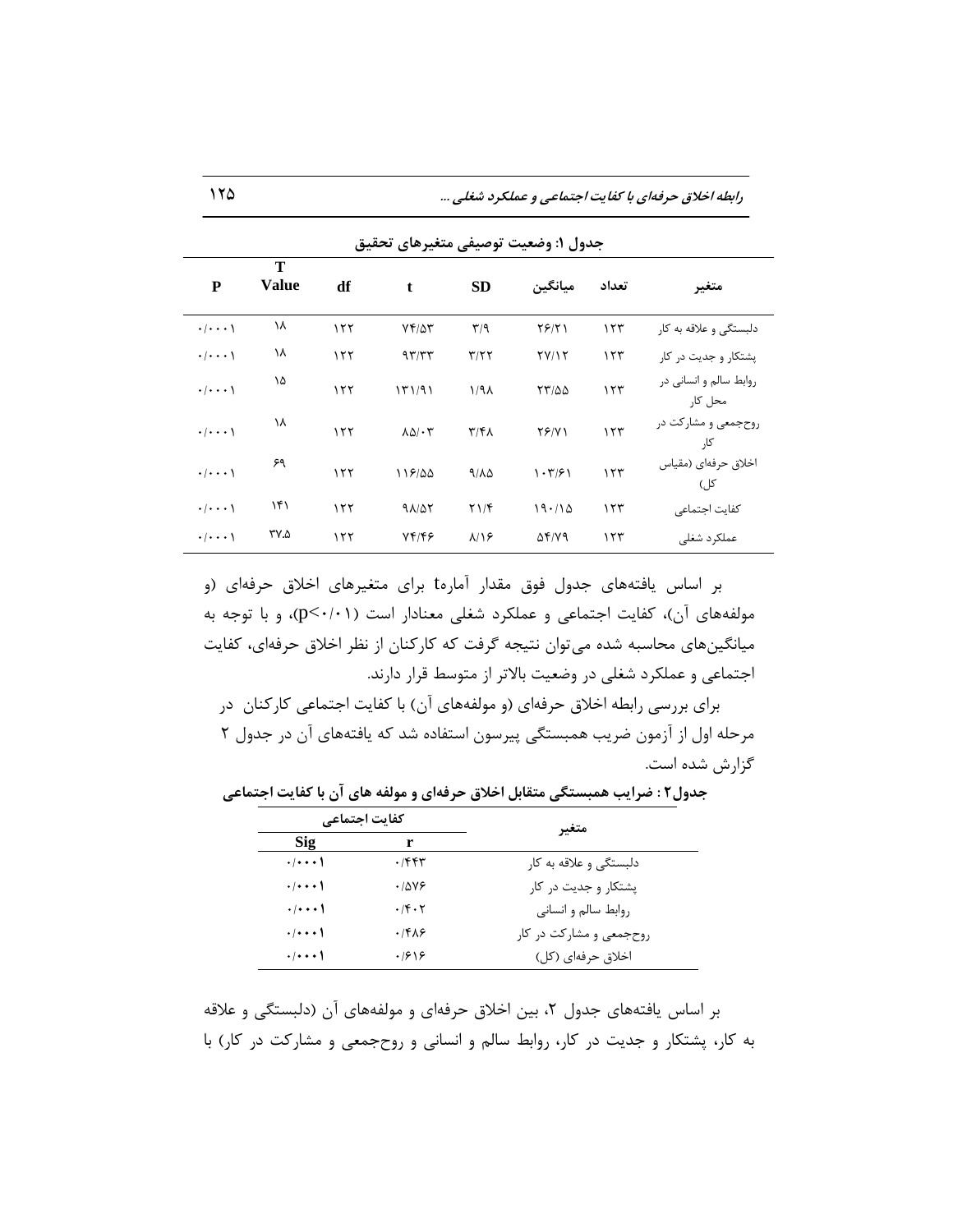کفایت اجتماعی کارکنان رابطه مثبت و معناداری وجود دارد (p<٠/٠١) که به این معناست با افزایش اخلاق حرفهای کارکنان، کفایت اجتماعی آنان نیز افزایش می یابد. در مرحله دوم و برای پیش بینی کفایت اجتماعی بر اساس مولفههای اخلاق حرفهای از رگرسیون چندمتغیره به روش همزمان استفاده شد که نتایج آن در جدول ۳ گزارش شده است.

| <b>Sig</b>                     | т     | ضرايب<br>استاندار د                 | ضرایب غیر استاندارد                               |               |                                                |
|--------------------------------|-------|-------------------------------------|---------------------------------------------------|---------------|------------------------------------------------|
|                                |       | <b>B</b> eta                        | Std. Error                                        | В             |                                                |
| $\cdot$ / $\cdot$ ۴            | ۲/۹۴  |                                     | 19/20                                             | $\Delta$ ۶/۱۸ | مقدا, ثابت                                     |
| .7710                          | 1/5   | $\cdot$ /114                        | $\cdot \overline{10} \cdot 5$                     | .754          | دلبستگی و علاقه به کا,                         |
| $\cdot$ $ \cdot \cdot \rangle$ | ۳۱۵۶  | ۶۳۶۳.                               | .79YY                                             | $\frac{7}{5}$ | یشتکار و جدیت در کار                           |
| $\cdot$ / $\Delta$ YY          | ۰۱۵۵۹ | $\cdot$ / $\cdot$ $\wedge$ $\wedge$ | ۰/۹۹۴                                             | ۰۱۵۵۶         | روابط سالم و انسانی                            |
| $\cdot$ / $\cdot$ / $\tau$     | 7/5۶  | .774                                | ۰/۵۶۸                                             | 1/FAY         | روحجمعی و مشارکت در کار                        |
| $r = -1959$                    |       |                                     | $R = \cdot$ /۳۹۶ $F=R^2$ adj= $\cdot$ /۳۹۳ ۱۹/۳۵۱ |               | $\text{Sig} = \cdot / \cdot \cdot \cdot \cdot$ |

جدول ٣:خلاصه تحلیل رگرسیون برای پیش بینی کفایت اجتماعی بر اساس مولفههای اخلاق حرفهای

بر اساس جدول فوق مقدار ضریب تبیین تعدیل شده، برابر با ۰/۳۹۳ میباشد که به این معناست اخلاق حرفهای ٣٩/٣ درصد از واریانس کفایت اجتماعی را تببین میکنند. همچنین یافتهها نشان میدهد که از بین مولفههای اخلاق حرفهای، مولفهی پشتکار و خسیت در کار با مقدار β( 0/37) و روح خمعی و مشارکت در کار با مقدار β( 0/337) از توان پیش بینی کفایت اجتماعی برخوردار بودهاند (p<۰/۰۵).

برای بررسی رابطه اخلاق حرفهای (و مولفههای آن) با عملکرد شغلی کارکنان در مرحله اول از آزمون ضریب همبستگی پیرسون استفاده شد که یافتههای آن در جدول ۴ گزارش شده است.

**هتغيز عولکزد ضغلی Sig r** دلبستگی و علاقه به کار ۲/۴۸۹ ۰/۰۰۰۱ (۰،۰۰۰ پشتكار و جديت در كار است ۰/۵۷۵ 0/۵۷۵ - ۰/۰۰۰۱ ضٍاثظ ؾبلن ٍ اًؿبًی 0/37 0/0001 روحجمعی و مشارکت در کار ۰/۴۲۷ ۰/۰۰۰۱ (۰،۰۰۰ اذالق حطفِای )ول( 0/607 0/0001

**جدٍل4 : ضزایب ّوبستگی اخالق حزفِای ٍ هَلفِ ّای آى با عولکزد ضغلی**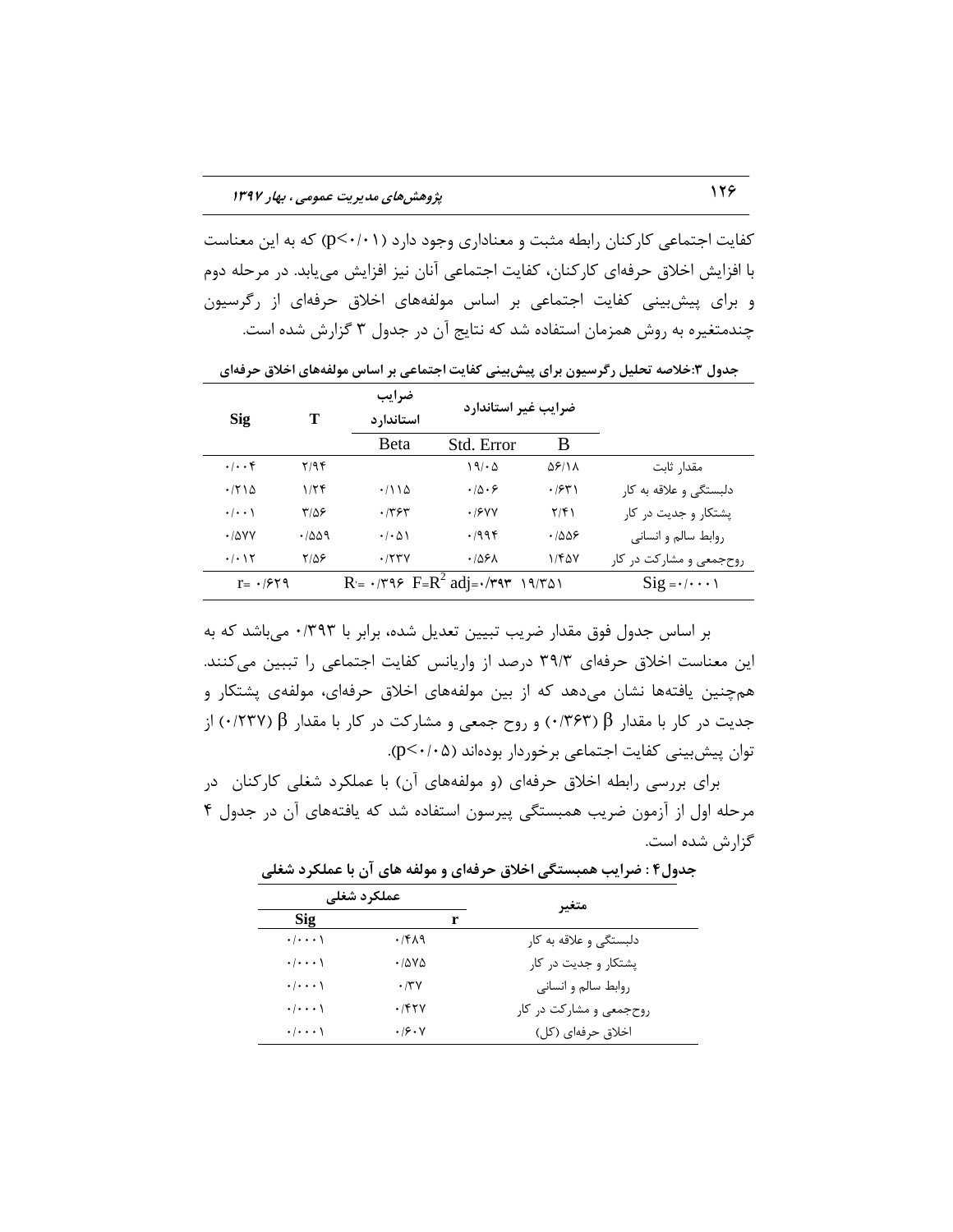بر اساس یافتههای جدول فوق، بین اخلاق حرفهای و مولفههای آن (دلبستگی و علاقه به كار، پشتكار و جدیت در كار، روابط سالم و انسانی و روحجمعی و مشاركت در كار) با عملکرد شغلی کارکنان رابطه مثبت و معناداری وجود دارد (p<۰/۰۱) که به این معناست با افزایش اخلاق حرفهای کارکنان، عملکرد شغلی آنان نیز بهبود می یابد. در مرحله دوم و برای پیشبیتی عملکرد شغلی بر اساس مولفههای اخلاق حرفهای از رگرسیون چندگانه همزمان استفاده شد که نتایج آن در جدول ۵ گزارش شده است.

| <b>Sig</b>                          | Т                                      | ضرايب<br>استاندار د        | ضرایب غیر استاندارد              |                                     |                                                |
|-------------------------------------|----------------------------------------|----------------------------|----------------------------------|-------------------------------------|------------------------------------------------|
|                                     |                                        | <b>Beta</b>                | Std.<br>Error                    | В                                   |                                                |
| $\cdot$ /۴۵۵                        | .1199                                  |                            | $Y/\tau f$                       | $\Delta$ /۴۹                        | مقدا, ثابت                                     |
| $\cdot$ / $\cdot$ $\uparrow \Delta$ | 7/177                                  | .799                       | .790                             | .199                                | دلبستگی و علاقه به کار                         |
| $\cdot$   $\cdot$ \                 | $\mathbf{r}/\mathbf{r}\cdot\mathbf{r}$ | .701                       | .1981                            | $\cdot$ / $\lambda \lambda \lambda$ | یشتکار و جدیت در کار                           |
| .1849                               | $\cdot$ /۴۸۸                           | $\cdot$ / $\cdot$ $6$      | $\cdot$ $/7\Lambda$              | $\cdot$ / $\lambda$ Y               | روابط سالم و انسانی                            |
| .49                                 | 1/995                                  | $\cdot$ /188               | .7719                            | $\cdot$ /۳۷۱                        | روحجمعی و مشارکت در کار                        |
| $r = \frac{1}{2}$                   |                                        | $R^2 = \cdot / r \wedge r$ | $F=R^2$ adj= $\cdot$ /۳۸۱ ۱۸/۳۳۸ |                                     | $\text{Sig} = \cdot / \cdot \cdot \cdot \cdot$ |

جِدول&:خلاصه تحليل رگرسيون براي پيش،بيني عملکرد شغلي بر اساس مولفههاي اخلاق حرفهاي

بر اساس جدول فوق، مقدار ضریب تبیین تعدیل شده برابر با ۰/۳۸۱ میباشد که به این معناست اخلاق حرفهای ۳۸/۱ درصد از واریانس عملکرد شغلی را تببین میکند. همچنین یافتهها نشان داد كه از بین مولفههای اخلاق حرفهای، پشتكار و جدیت در كار با مقدار β ( 0/31) و علاقه و دلبستگی به کار با مقدار β (١١٩٩) از توان پیشبینی عملکرد شغلی برخوردار بوده اند (p<۰/۰۵).

#### **بحث ٍ ًتيجِگيزی**

پژوهش حاضر با هدف تعیین رابطه اخلاق حرفهای با کفایت اجتماعی و عملکرد شغلی کارکنان سازمان فنی و حرفهای شهر زاهدان انجام گرفت. یافته اول این پژوهش نشان داد که کارکنان از نظر اخلاق حرفهای، کفایت اجتماعی و عملکرد شغلی در وضعیتی بالاتر از متوسط قرار دارند. این یافته با یافتههای مطالعات پیشین همخوان است. شاهین مهر و حسنی (۲۰۱۵) و سلیمانی و همکاران (۲۰۱۲)در مطالعات خود دریافتند که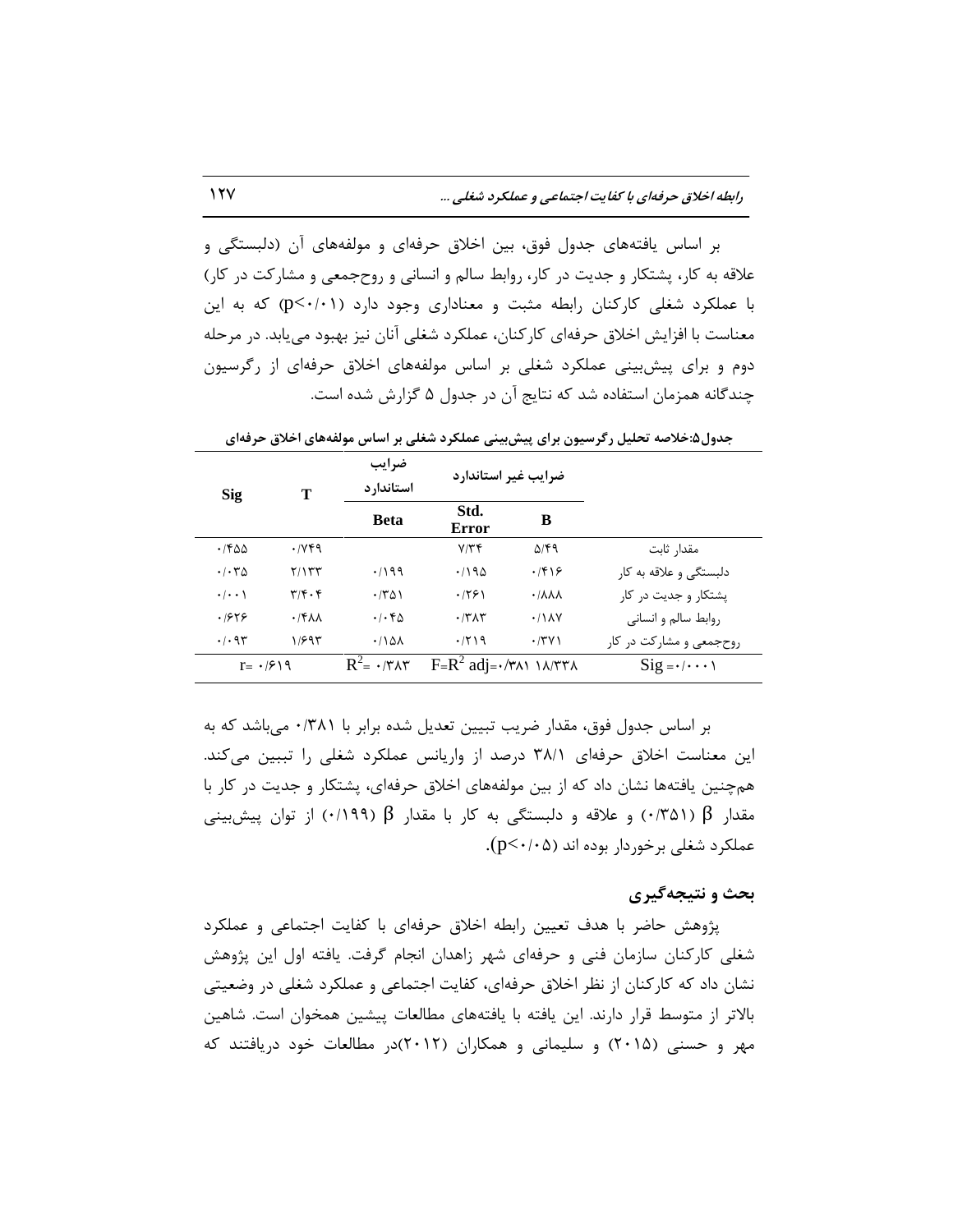کارکنان مورد مطالعه از نظر اخلاق حرفهای در وضعیت بالاتری از متوسط قرار دارند. یافتهها نشان داد که کارکنان مورد مطالعه از نظر کفایت اجتماعی در وضعیتی بالاتر از متوسط قرار دارند. صلیبی و مدرسی (۲۰۱۶) و کرمی و همکاران (۲۰۱۴) دریافتند که کارکنان مورد مطالعه از نظر کفایت اجتماعی در وضعیتی بالاتر از میانگین قرار دارند. یافتههای احمدی و همکاران (۲۰۱۳) نشان می۵هد که وضعیت عملکرد شغلی کارکنان سازمان فنی و حرفهای بالاتر از متوسط میباشد.

یافتِه دوم این مطالعه نشان داد بین اخلاق حرفهای و مولفِهِهای آن (دلبستگی و علاقه به کار، پشتکار و جدیت در کار، روابط سالم و انسانی و روحجمعی و مشارکت در کار) با کفایت اجتماعی کارکنان رابطه مثبت و معنادار وجود دارد. یافتههای مدل رگرسیون نشان داد که اخلاق حرفهای۳۹/۳ درصد از واریانس کفایت اجتماعی را تببین میکنند. همچنین یافتهها نشان میدهد که از بین مولفههای اخلاق حرفهای، مولفهی پشتکار و جدیت در کار با مقدار  $\beta$  ( 0/38) و روحجمعی و مشارکت در کار با مقدار $\beta$  (1877) از توان پیش بینی کفایت اجتماعی برخوردار بودهاند.

همخوان با این نتیجه، نتایج پژوهش شاهینِ ههر و حسنی (۲۰۱۵) نشان میدهد که هر چِه کارکنان پایبندی بالاتری به اصول و معیارهای اخلاق حرفهای داشته باشند، مسولیت اجتماعی انان نیز بالاتر میرود. مومن پور و همکاران (۲۰۱۵) در پژوهش خود دریافتند که اخلاق حرفهای به طور مستقیم باعث افزایش سطح مسئولیت اجتماعی و پاسخگویی فردی در معلمان میشود. همچنین، اخلاق حرفه ای باعث تقویت فرهنگ خدمتگزاری میشود و سپس فرهنگ خدمتگزاری زمینهٔ تقویت و بهبود پاسخگویی فردی معلمان را در محیط آموزشی فراهم میکند. نتایج پژوهش ارشدی و پیریایی (۲۰۱۴) نشان داد بین شایستگی اخلاقی- اسلامی مدیران و پاسخگویی عمومی رابطهی معنادار مثبتی وجود دارد. تاثیر شایستگی اخلاقی- اسلامی بر پاسخگویی عمومی حدود ۰/۴۰ درصد بود. همچنین نتایج حاکی از آن بود که فرهنگ خدمتگزاری تاثیر شایستگی اخلاقی – اسلامی بر پاسخگویی عمومی را حدود ۰/ ۰ درصد افزایش میدهد. اندام و همکاران (۱۳۹۴) در پژوهش خود دریافتند که اخلاق کسب وِ کار بر مسئولیت اجتماعی کارکنان تاثیر دارد و در این راستا پیشنهاد می كنند كه جهت ارتقای مسئولیت اجتماعی در كاركنان، اخلاق كسب و کار در سازمانها تقویت گردد. شیخ ذکریای و آتشزاده شوریده (۲۰۱۵) در پژوهش خود دریافتند که اخلاق حرفهای، تعهد اعضای هیات علمی را افزایش میدهد. با توجه به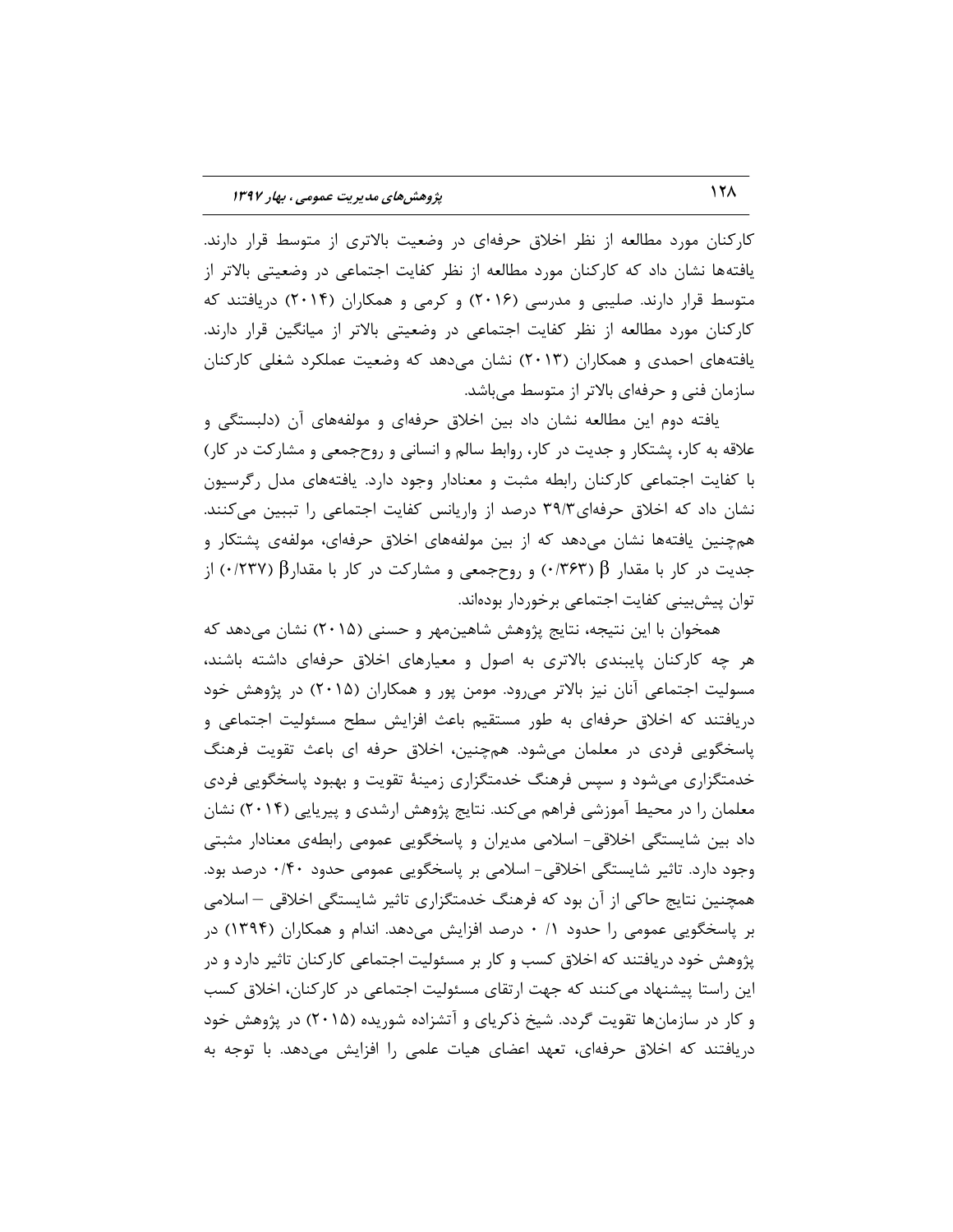یافتههای به دست آمده، لزوم توجه هر چِه بیشتر به استانداردهای اخلاقی و ارتقای انها در بین اساتید دانشگاه جهت افزایش تعهد سازمانی در بین آنان لازم است؛که مسئولیت این مهم به عهده مدیران مراکز آموزش عالی میباشد. نتایج پژوهش صلواتی و همکاران (۲۰۱۳) حاكی از آن است كه میان اخلاق حرفهای با مدیریت منابع انسانی مشاركت اجتماعی و عملکرد محیطی رابطهی معنادار و مثبتی وجود دارد. این ارتباط با مسئولیتپذیری اجتماعی سازمان نیز مشاهده شد.

در تبیین این یافته می توان گفت که هر گاه کارکنان در محیط کاریشان سخت کوش و پایبند به وظایف شغلی و مسئولیتپذیر باشند و به انگیزههای درونی کارشان توجه بیشتری داشته باشند و همچنین در محیط كاری مراعات دیگران را بكنند و با آنان رفتاری دوستانه داشته باشند، روحیه جمعی داشته و در امور شغلی با آنان مشورت نمایند و به نظراتشان احترام بگذارند، می توان انتظار داشت که کفایت اجتماعی آنان نیز بالاتر رود.

نتایج حاصل از بررسی رابطه میان اخلاق حرفهای و مولفهِهای آن با عملکرد شغلی كاركنان سازمان فنی و حرفهای، نشان داد كه بین اخلاق حرفهای و مولفههای آن با عملکرد شغلی کارکنان سازمان فنی و حرفهای رابطه مثبت معنادار وجود دارد.بر اساس مدل رگرسیون، اخلاق حرفهای ۳۸/۱ درصد از واریانس عملکرد شغلی را تببین میکند. همچنین یافتهها نشان داد كه از بین مولفههای اخلاق حرفهای، پشتكار و جدیت در كار با مقدار β( ( 0/31) و علاقه و دلبستگی به کار با مقدار β ( 0/199) از توان پیش بینی عملکر د شغلی برخوردار بوده اند.

این یافته، با یافتههای مطالعات قجری و حیدری (۲۰۱۵)،اسکندری و ایران دوست (۲۰۱۶)،آندره و همکاران (۲۰۱۳)،صالحنیا (۲۰۱۲)،مرتضوی و همکاران (۲۰۱۴) و گیبسون (۲۰۰۷) همخوان است. قجری و حیدری (۲۰۱۵) دریافتند که بین اخلاق حرفهای و عملکرد شغلی کارکنان بانکهای اهواز رابطه مثبت و معناداری وجود دارد. اسکندری و ایرانِدوست (۲۰۱۶) دریافتند که بین اخلاق حرفهای و عملکرد شغلی کارکنان بانکهای تجاری دولتی شهر سنندج رابطه مثبت و معناداری وجود دارد. مرتضوی و همکاران (۲۰۱۴) دریافتند که بین اخلاق حرفهای و عملکرد کارکنان بخش فروش شرکت پگاه خوزستان رابطه مثبت و معناداری وجود دارد.

آندره و همکاران (۲۰۱۳) درتحقیقی با عنوان " محیط بیرونی و عوامل موثر بر عملکرد بالای سازمان" دریافتند که بسیاری از رفتارها و تصمیم های کارکنان و مدیران در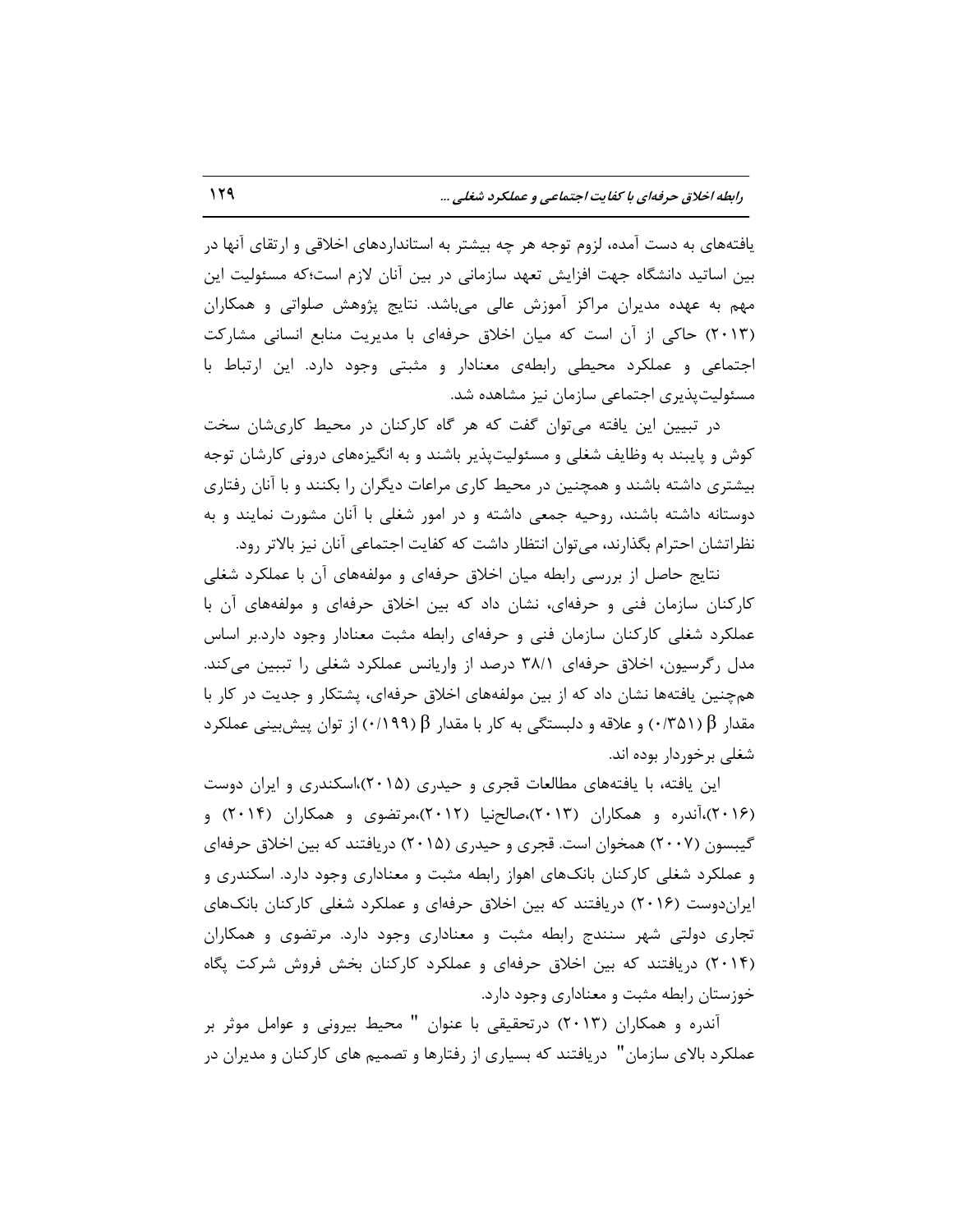سازمانِهای امروزی، تحت تأثیر ارزشهای اخلاقی آنهاست. ازآن جا که نیروی انسانی، چِه به صورت فردی و چِه به صورت گروهی و در تعامل با دیگران، همچنان مهمترین عامل مزیت رقابتی به شمار میآید، قضاوت افراد در مورد درستی یا نادرستی کارها بر کمیت و کیفیت عملکرد آنان و به تبع آن، عملکرد سازمان و در نتیجه موفقیت آن به شدت تأثیر دارد. از این رو توجه به اصول اخلاقی برای سازمانها ضرورتی اجتنابنایذیراست.

گیبسون (۲۰۰۷) در نتیجه تحقیقاتش ضمن بیان رابطه مثبت و معنادار اخلاق حرفهای با عملکرد کارکنان بیان کرد با توجِه به اهمیت اخلاق حرفهای در توسعهٔ سازمان، لازم است در تعیین اثربخشی (میزان تحقق اهداف سازمانی) و هدایت منابع (ازجمله منابع انسانی) به میزان آموزش اخلاق حرفهای در سازمان توجه شود. البته در زمینه مذکور از جمله موانع تغییر رفتار اخلاقی در هر سازمان، جهل و ناآشنایی کارکنان از اخلاقیات شغل و سازمان بیان شده است. با توجه به این که امروزه هیچ سازمانی قادر نیست بدون آموزش توسعه یابد، لازم است در سازمانها افزون بر آموزش تخصصها و مهارتهاى مورد نیاز هر شغل به کارکنان، ایجاد روحیهٔ تعاون، کار مشترک و دسته جمعی و به ویژه اخلاق اداری و سازمانی جزو برنامههای آموزش در سازمان قرار گیرد. احمدی و همکاران (۲۰۱۳) دریافتند که بین ارزشهای اخلاقی و ترک خدمت رابطهی معکوس و بین ارزشهای اخلاقی و شخص سازمان رابطهی مثبت و معنادار و همچنین بین شخص سازمان و ترک خدمت رابطهی معکوس و معنادار وجود دارد.

در تبیین این یافته میتوان گفت كه هرگاه كاركنان در حیطه كارى خود پشتكار و جدیت، دلبستگی و تمایل درونی به کار داشته باشند و روابط سالم و انسانی درمحیط کار را رعایت كنند و از روحیه جمعی و مشاركت در محیط كاری برخوردار باشند، می توان انتظار داشت که عملکرد شغلی آنان بهبود یابد.

سازمانها همیشه به دنبال شناسایی راهکارهایی برای بهبود عملکرد شغلیکارکنان خود می باشند. همچنین سازمان ها به کارکنانی نیاز دارند که احساس کفایت اجتماعی بالایی داشته باشند و در مقابل وظایف و مسئولیتهای محوله احساس مسئولیت و پاسخگویی بنمایند. از طرفی اخلاق، بحثی مهم و جدی است که در جهت شکوفایی علمی، پیشرفت و رفاه اجتماعی نقش مهمی را ایفا می كند و باعث ارتقای عملكرد شغلی و كفایت اجتماعی کارکنان خواهد شد، که اخلاق حرفهای یکی از شاخصههای با اهمیت خواهد بود. در عصر حاضر در تجزیه و تحلیل رفتار سازمانها، پرداختن به اخلاق و ارزشهای اخلاقی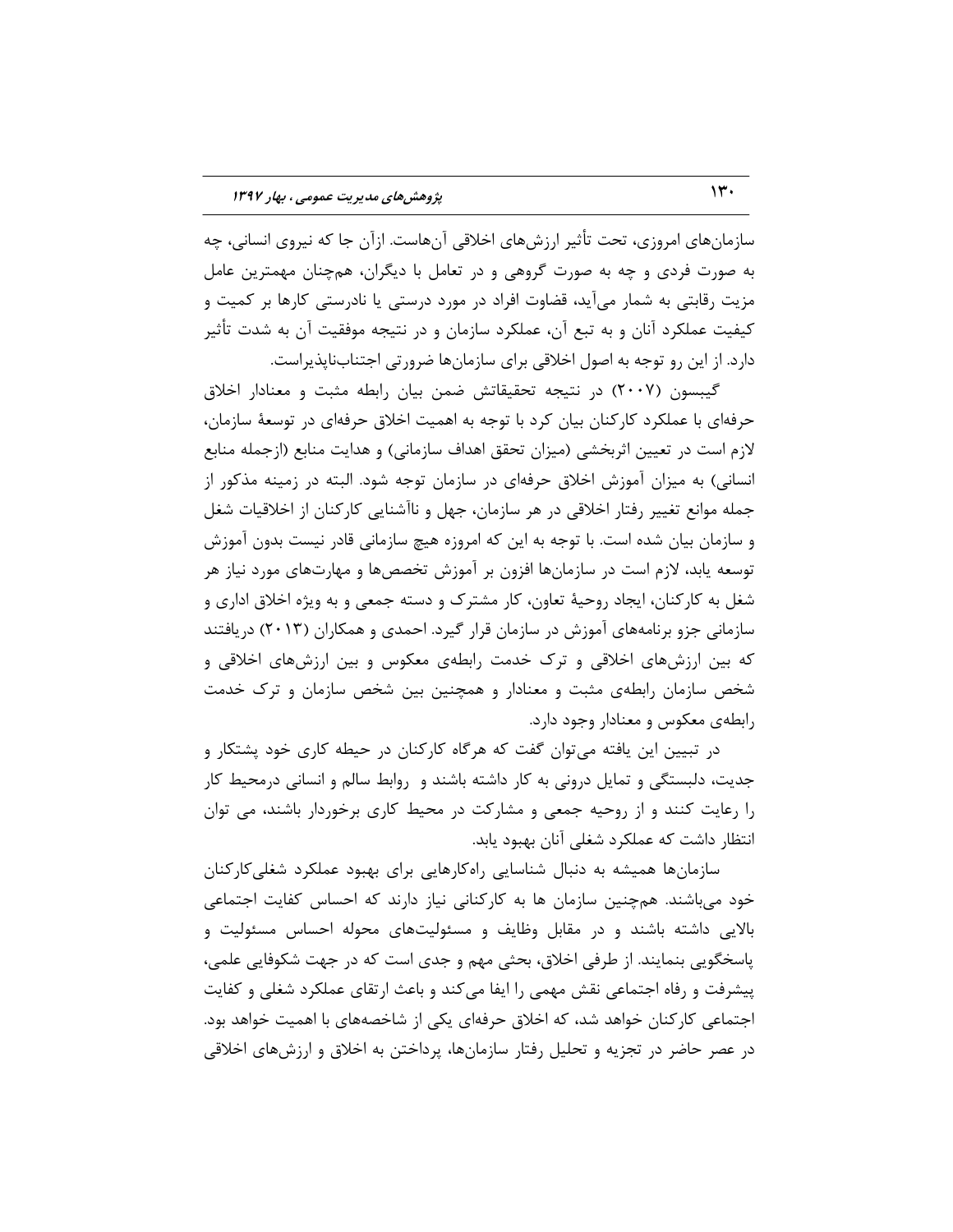یکی از الزامات است. نماد بیرونی سازمان ها را رفتارهای اخلاقی آنها تشکیل میدهدکه خود،حاصل جمع ارزشهاى گوناگون اخلاقى است كه در آن سازمانها، ظهور و بروز یافته-است. در شرایط كنونی رعایت نشدن برخی معیارهای اخلاقی، نگرانیهای زیادی را در بخشهای دولتی و غیردولتی به وجودآورده است.

بنابراین، با توجه به یافتههای این پژوهش در خصوص رابطه مثبت و معنادار میان مولفههای اخلاق حرفهای با كفایت اجتماعی و عملكرد شغلی، به مدیران سازمانها پیشنهاد می شود تا از طریق برگزاری کارگاه های مختلف در زمینه آموزش مولفه های اخلاق حرفهای، شامل : پشتكار و جدیت، علاقه و دلبستگی به كار و رعایت اصول روابط انسانی در کار، زمینه را برای بهبود کفایت اجتماعی کارکنان و نیز افزایش میزان عملکرد شغلی آن ها فراهم كنند.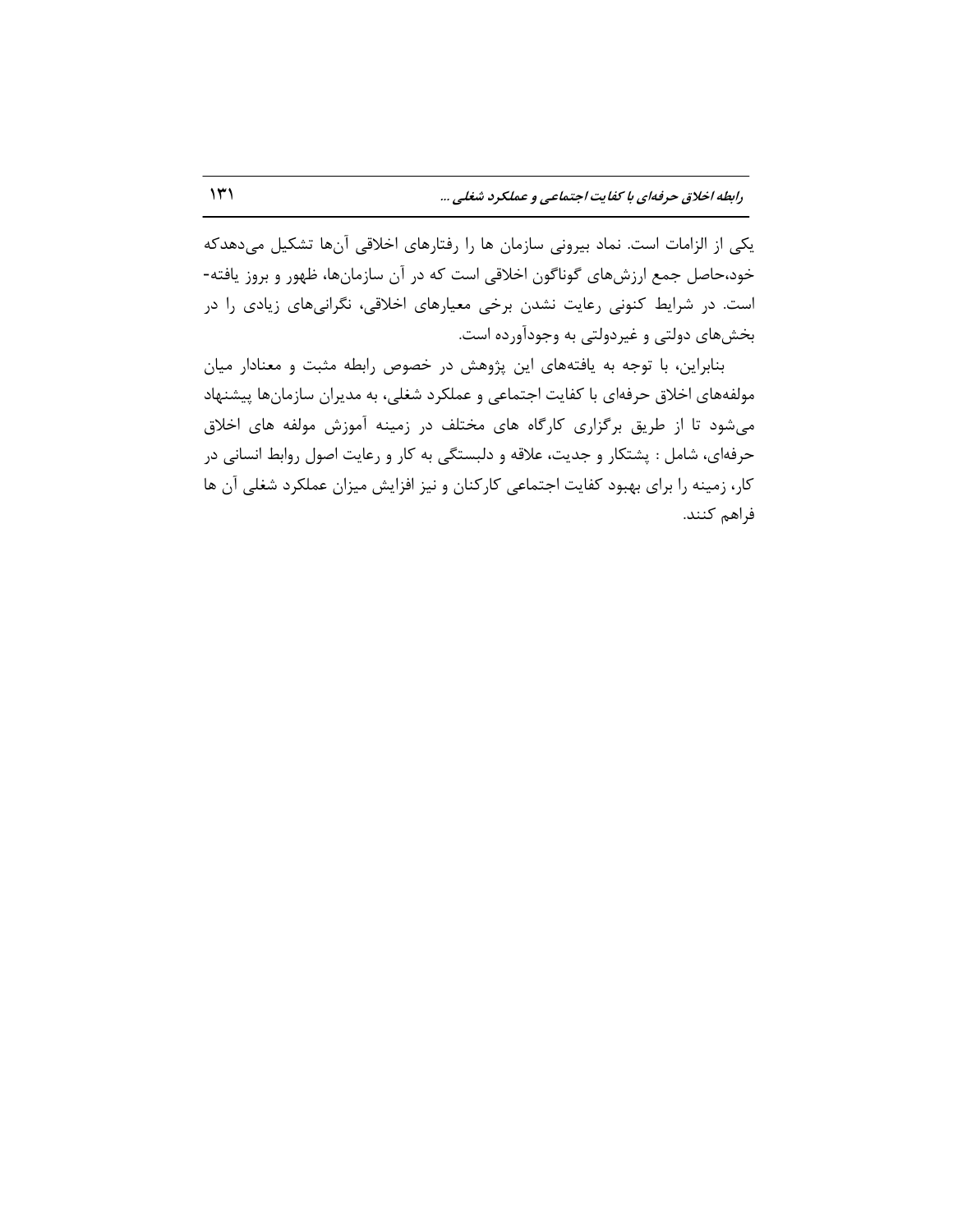#### **References**

1-Ahmadi, P., Safari Kahreh, M., Mirmahdi, S.M., & Esmaili Kakhaki, F. (2013), The relationship of employee's moral values with person-organization fit and turnover intent, Ethics in Science and Technology, 7(4): 85-93. (In Persian)

2-Alirezaei, N., Mosah, H., & Akrami, N. (2013), The relationship between work conscience and job performance, Journal of Technology Ethics and Sciences, 8(2): 1-11. (In Persian)

3-Andam, R., Montazeri, A., & Abavisani, A. (2015), The relationship of work ethic with job commitment and job performance among employees of the offices of sport and youth in Khorasan Razavi province, Contemporary Research in Sports Management, 5(10): 61-72. (In Persian)

4-Andre, L., Drenkard, K., & Ela, S. (2013), Strategic positioning for nursing excellence in health systems: insights from chief nursing executives, Nursing Administration Quarterly, 30(1): 11-20.

5-Arshadi, N., & Piriaei, S. (2014), The relationship of Islamic work ethics with job performance, job satisfaction, and abandonment among employees, Management at Islamic University, 22(1): 213-234. (In Persian)

6-Babosik, Z. (2008), Social competences, Practice and Theory in Systems ofEducation, 3(1):23-26.

7-Bani Asadi, H., & Bagheri, M. (2011), Non-verbal communication and social competence, Journal of Kerman University of Medical Sciences, 5(20): 43-50. (In Persian)

8-Barati, H., Arizi, S.H.R., & Nouri, A.Gh. (2009), Simple and multiple relationships of organizational justice with job performance in Isfahan Steel Company, Management Perspective, 9(33): 9-28. (In Persian)

9-Barati, H., Arizi, S.H.R., & Nouri, A.Gh. (2010), The relationship of organizational climate and work conscience with job performance, Applied Psychology, 4(1): 65-81. (In Persian)

10-Botvin, G.J., & Griffin, K.W. (2002), Life skills training as a primary prevention approach for adolescent drug abuse and other problem behaviors, International Journal of Emergency Mental Health, 4(1): 41-8.

11-Cheung, C.K., & Lee, T.Y. (2010), Improving socialcompetence through character education, Evaluation and Program Planning, 33(3): 255-63.

12-Eskandari, E., & Irandoost, M. (2016), The relationship of job ethics and organizational citizenship behavior with organizational performance, Ethics in Science and Technology, 10(4):107-114. (In Persian)

13-Fattah, N., Shakeri Arghaneh, J. Gh. R., & Matlabi, A. (2011), Examining the relationship between quality of work life and job satisfaction among high school teachers in Nazarabad, Social Research, 4(12): 75-95. (In Persian)

14-Feghhi Farahmand, N., & Zanjani, S. (2013), Examining the relationship of employees' conceptions from dimensions of work ethic with job satisfaction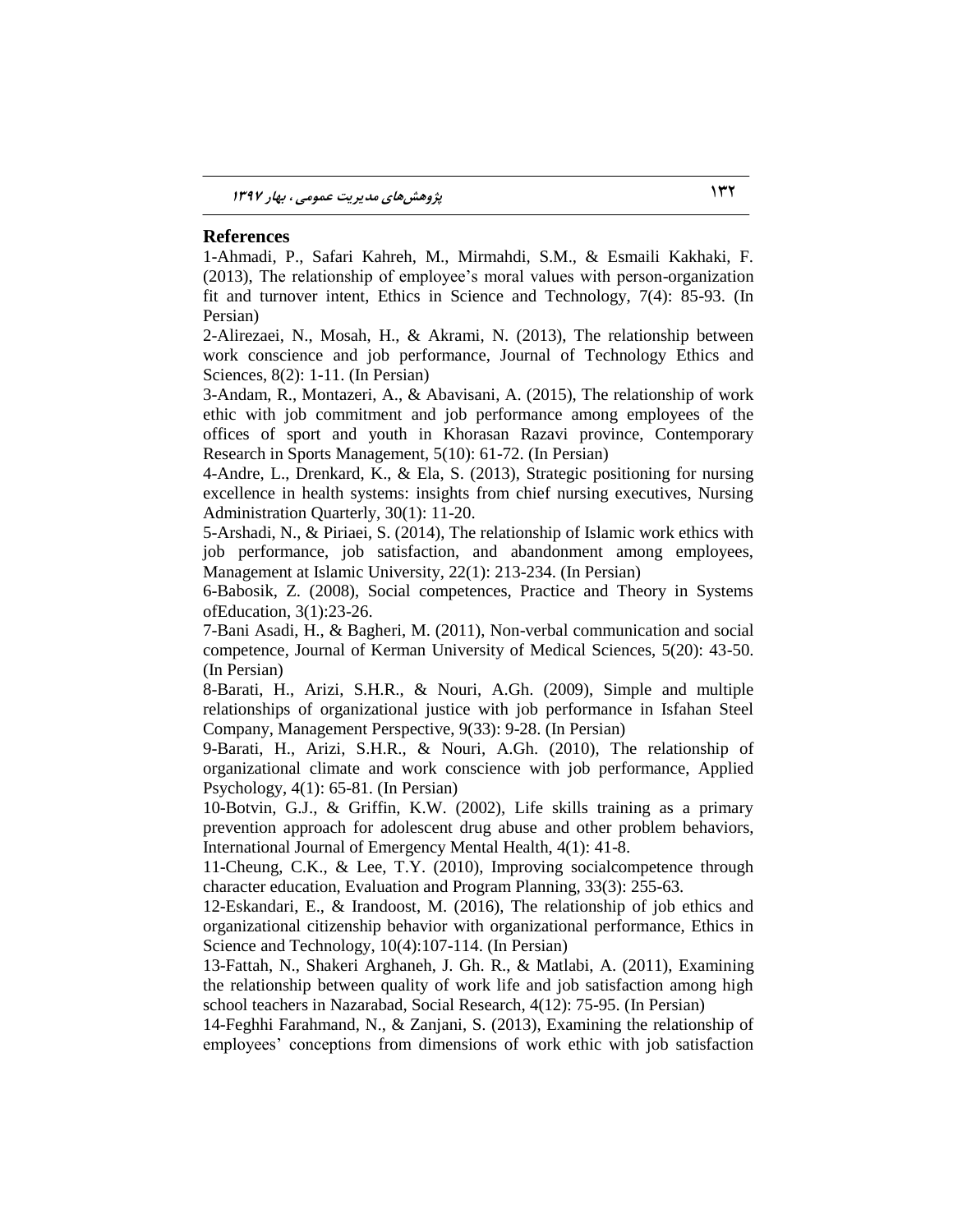and job stress (case study: Tabriz Technical and Vocational Training Center), Sociological Studies, 6(18): 103-118. (In Persian)

15-Ghafourian, H., & Faramarzi, A. (2010), Investigating the relationship between conflict and job performance among employees, Journal of Modern Industrial/Organizational Psychology, 1(2): 35-48. (In Persian)

16-Ghajari, N.A., & Heidari, A.R. (2015), The relationship between professional ethics and job performance among staff of banks in Ahwaz, 3rd National Conference on Sustainable Development in Education and Psychology, Social and Cultural Studies, Center for Sustainable Development Strategies, Soroush Hekmat Center for Islamic Studies and Research, December  $8<sup>th</sup>$ , 2015. (In Persian)

17-Gibson, S. (2007), Trace-element partitioning between garnet, clinopyroxenitic and Fe-rich pyritic melts at 3 to 7 GPA, Contributions to Mineralogy and Petrology, 153: 369-87.

18-Green, V.A., & Rechis, A. (2006), Children's cooperative and competitive interaction in limited resource situation: a literature review, Journal of Applied DevelopmentPsychology, 27(1): 42-59.

19-Hamidizadeh, M.R., & Nekoeizadeh, M. (2009), Professional ethics and its consequences among staff working in the after-sales service department at the automotive industry, Tomorrow's Management, 8(22): 3-14. (In Persian)

20-Hassani, M. (2015), The role of organizational learning on accountability and job performance among medical staff, Journal of Urmia Nursing and Midwifery Faculty, 12(11): 996-988. (In Persian)

21-Jafariani, H., & Yazarlou, A. (2015), Investigating factors affecting professional ethics among industrial managers (private sector of Golestan province), Organizational Behavior Studies, 4(1): 25-50. (In Persian)

22-Karami, A.A., Maleki, H., & Babamoradi, A. (2014), Comparison of the effectiveness of participatory teaching methods and brainstorming in social competence, Educational Psychology, 10(32): 55-79. (In Persian)

23-Kim, E., Guo, Y., Koh, C., & Cain, K.C. (2010), Koreanimmigrant discipline and children's socialcompetence and behavior problems, Journal ofPediatric Nursing, 25(6): 490-99.

24-Maarefi, F., Ashk Torab, T., Abaszadeh, A., Alavi Majd, M., & Eslami Akbar, R. (2014), Compliance of nursing codes of professional ethics in the domain of clinical services in patients' perspectives, Journal of Educational Ethics in Nursing, 3(1): 27-33. (In Persian)

25-Momenpour, N., Hasani, M., & Ghasemzadeh, A. (2015), The role of ethical climate on dimensions of occupational engagement among employees, Bioethics, 5(17): 65-90. (In Persian)

26-Mortazavi, M., Irannejad Parizi, M., & Jafari, P. (2014), Investigating the relationship between professional ethics and employees' performance in the sales department of Pegah Khuzestan Company, National Management